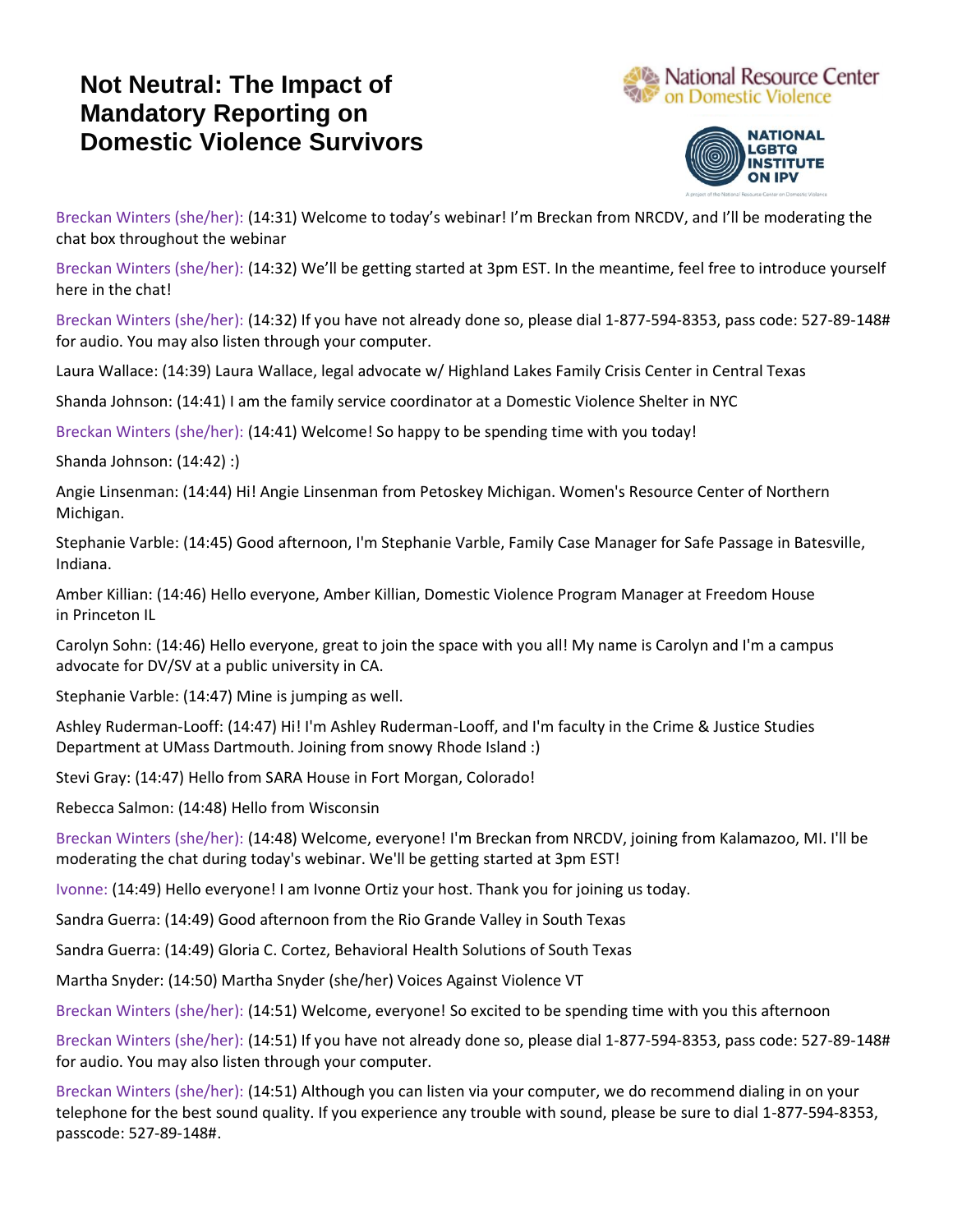Breckan Winters (she/her): (14:51) We'll be getting started at 3pm EST. In the meantime, feel free to continue with introductions here in the chat!

Crystal Sorrow: (14:52) Good Afternoon, I'm Crystal, Education and Prevention Coordinator at Peaceful Paths, Domestic Abuse Network in Gainesville, Florida

Catherine Hodes 2: (14:55) Catherine Hodes, Community Programs Director from Safe Passage, Northampton, Massachusetts

Breckan Winters (she/her): (14:56) Welcome, everyone! We'll be getting started in just a few minutes

Breckan Winters (she/her): (14:56) While we wait to get started, feel free to introduce yourself here in the chat!

Morgan Dewey: (14:56) Hi all, Morgan here from NRCDV. We'll be live tweeting using #NRCDVlive! Join in the conversation and we'll retweet you!

Holly Wilson: (14:57) Holly Wilson, Director of Client Services at Safe Haven in Grand Rapids, MI.

Jenny Stasio: (14:57) Good Afternoon- Jenny Stasio from Through These Doors in Maine.

Breckan Winters (she/her): (14:57) Hi Holly! I'm in Kalamazoo - we're so close!

Breckan Winters (she/her): (14:57) Welcome, everyone!

Vanessa Weekly: (14:57) Hi from Vanessa Weekly Victim/Witness Coordinator Evanston, WY

Holly Wilson: (14:57) Yes we are! Hello Breckan!

Alena Aguilar: (14:57) Alena Aguilar, LMSW from Bronx Legal Services Family and Immigration Unit. Bronx, NY

Samatha Anderson: (14:57) Samatha she/her/hers Washington state

Christy McMillan: (14:58) hello everyone from victim Fort Rucker Alabama. I'm a DV advocate

Daniella dwornik: (14:58) Hello from Dallas, Texas! I'm Daniella from the Dallas Area Rape Crisis Center!

Breckan Winters (she/her): (14:58) Welcome, all! We'll be getting started in just a few minutes. So excited for this great webinar today!

Jessica Pinkham: (14:58) Hi all! I am a DV advocate from the YWCA of Greater Cincinnati. I'm not sure if I've officially joined the meeting.

Michelle Blackman: (14:58) Hello from. DC! Community Health Worker/Domestic Violence Advocate.

Maura Duenas: (14:59) Hello everybody! Maura Duenas from Aid to Victims of Domestic Abuse, Inc. in Florida

LaRae Oberloh: (14:59) LaRae Oberloh, Transition Specialist for Runaway & Homeless Youth in South Dakota

Romana Zamora 2: (15:00) Celina Bryant: Good afternoon. I am an executive director of a DV agency in NM.

Janice Podzimek: (15:00) Hello everyone! Janice Podzimek, Interpersonal Violence Liaison with the Brain Injury Alliance of Arizona

Kelley McGuier: (15:00) HI Everyone: I'm Kelley McGuier, Volunteer & Outreach Coordinator at Domestic Violence Services of Southwestern PA.

Lee Copenhagen: (15:00) Hi, I am checking in from Montana :)

Jamie R. Wright: (15:00) Happy Tuesday! My name is Jamie Wright and I am a survivor of domestic violence and former client at the Houston Area Women's Center in Houston, Texas!

Samatha Anderson: (15:00) Hi Jamie

Teri Schoonover: (15:00) Good Afternoon. Teri from Macomb IL Victim Services

Lisa Sloyer 2: (15:01) Lisa Sloyer, Clinical Director at HopeWorks of Howard County in Columbia, MD

Breckan Winters (she/her): (15:01) Welcome, everyone!

Mary Jo Vasquez: (15:01) Hello, Mary Jo Bilingual Advocate from Safe Shelter of St Vrain in Longont Colo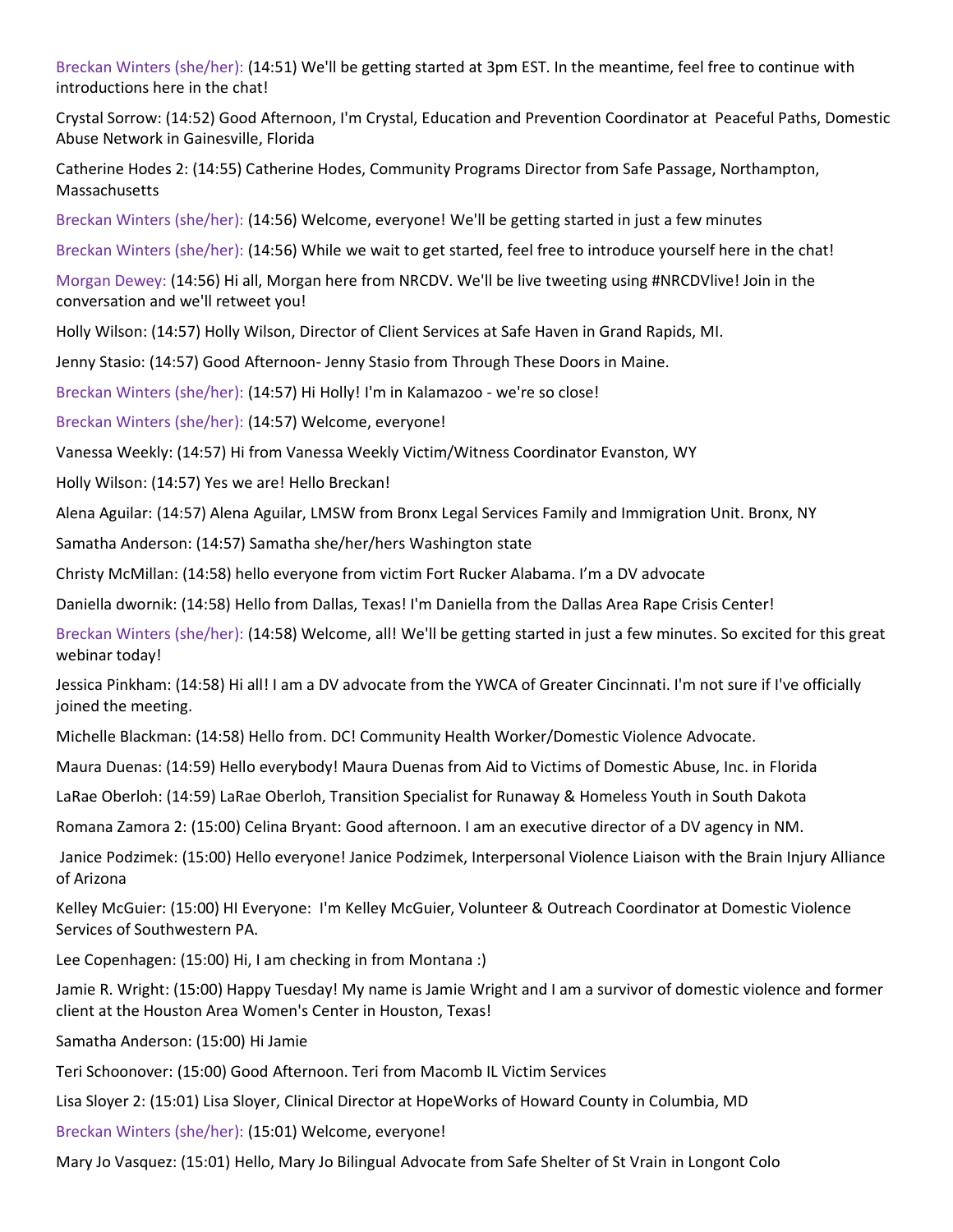Lynn Kimbrell: (15:01) hello

Rebecca Teston: (15:01) Rebecca Teston - I am in Lake County, FL and work with local DV center Haven of Lake & Sumter Counties.

Breckan Winters (she/her): (15:02) We'll be getting started in just a few minutes. Looking forward to a great webinar!

Lori Rose-Henry: (15:02) Lori Rose-Henry the Lead Case Advocate for the YWCA of Greater Lafayette's Domestic Violence Intervention & Prevention Program (DVIPP)

Daniel Nelson: (15:03) ICU nurse and harm reduction services provider in Pittsburgh, PA.

Sabrina Chupp: (15:03) Sabrina Chupp of YWCA Dayton, Transitional Housing Case Manager

Bethany Greene 2: (15:03) Bethany, domestic violence advocate, from the YWCA Central Massachusetts.

Breckan Winters (she/her):): (15:03) Welcome everyone! If you have not already done so, please dial 1-877-594-8353, pass code: 527-89-148# for audio. You may also listen through your computer.

Ramona Pierre: (15:03) Deputy Director Safe Horizon/Safe Way Forward (child welfare, survivor and persons causing harm)

Karen Ziegler: (15:03) Crime Victim Advocate Albany, NY

Janice Patch: (15:03) Good afternoon, from Colorado River Indian Tribes, Az

Jereica Kirby: (15:03) Jereica Kirby, SAFE Homes Rape Crisis Coalition Victim Advocate, SC

Breckan Winters (she/her): (15:04) Learn more about NRCDV here: <https://nrcdv.org/>

Caryn Burton: (15:04) Caryn Burton (she/her) Indiana Coalition Against Domestic Violence training coordinator

Raymond Garcia: (15:04) Good afternoon, all, I am Raymond Garcia with Peaceful Paths DV Network in Gainesville, FL

Tiffany Mills: (15:04) Tiffany Mills, Executive Director, HOPE, Craig, AK

Berenice Chávez: (15:04) Berenice Chavez - Victim Assistant at DANA Services in Alleghany County, NC.

Breckan Winters (she/her): (15:04) I'm Breckan from NRCDV, and I'll be moderating the chat throughout the webinar. Feel free to share any questions for the presenters here!

Derek Lynch: (15:04) Hi everyone! I'm Derek Lynch - Training & Outreach Coordinator at Day One, Providence RI.

Anna Clawson: (15:05) Anna Clawson A Safe Home For Everyone in Ashe County NC

Leslie McCoy: (15:05) Hello, I am Leslie. McCoy from Voices Against Violence in Vermont

Meg Barr 2: (15:05) Meg Barr, shelter advocate, Western MA, Safe Passage

Breckan Winters (she/her): (15:05) Welcome, everyone!

Beth Schmis: (15:06) Beth, Advocate and Shelter staff coordinator

MAGGIE POPP: (15:06) Maggie cook county social services

Nadiah Mohajir: (15:06) Navila Rashid, HEART (social worker)/outreach & community engagement manager, Brooklyn NY

Marianne Rosen: (15:06) Marianne Rosen, Chair of the Division of Family and Economic Security's Domestic Violence Task Force

Angela Kahan: (15:06) Haven of Lake & Sumter Counties, Inc. Lake County FL

Danielle Bennett: (15:07) Hello everyone! I am Danielle, volunteer coordinator and victim advocate, from the Violence Intervention Project in Algoma WI.

Marianne Rosen: (15:07) (Madison, WI)

Maria Rodriguez: (15:07) Maria, Child Advocate, Haven of Lake & Sumter Counties Inc, Lake County FL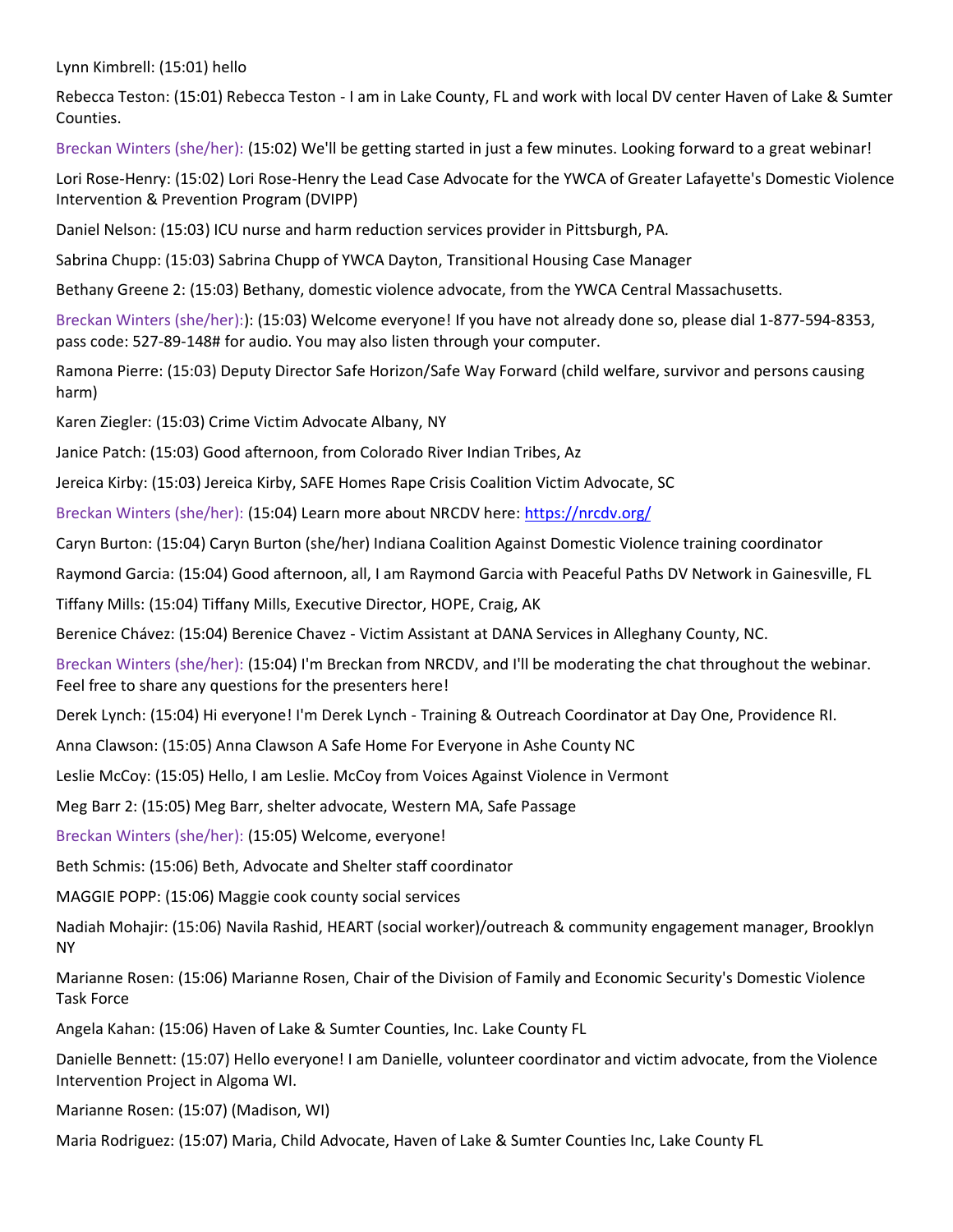Irma Chavez: (15:07) Good Afternoon, we are Irma Chavez and Maria Navarrete from Family Rescue in Chicago.

Liz Burnworth: (15:07) Liz Burnworth, Mental Health Counselor, Safe Passage

Catherine Hodes 2: (15:08) Carrie - will you talk about mandatory reporting of child abuse and impact on survivors?

Breckan Winters (she/her): (15:08) Thanks for your question, Catherine! We'll share it with Carrie

Nikie Hicks: (15:08) Good afternoon, Nikie Hicks Wisconsin Child Support Trainer and member of the Division of Family and Economic Security's Domestic Violence Task Force

Christina Lester: (15:08) Christina Lester, Harbor Point Domestic Violence Shelter - Ohio Guidestone - Carrollton, OH

Nadiah Mohajir 2: (15:09) Nadiah Mohajir, ED, HEART, Chicago, IL

Breckan Winters (she/her): (15:09) Please be sure to submit any questions for the presenters here in the chat! We'll share them with the presenters and will do our best to address them

Shari Uncapher: (15:09) Nationwide Children's Hospital Columbus, OH

Kira-Lynn Ferderber: (15:09) I'm Kira from Safe Place & Rape Crisis Center/DV Agency in Sarasota FL. We currently have mandatory reporting in ERs for gunshot injuries. I'm wondering what the presenters think of places adding strangulation to the list of mandatory reporting from medical professionals. I know they are starting to talk about adding it in Newfoundland, Canada. It's being celebrated but I'm scared of what it means for sex workers and certain immigrants.

janisse Mendez: (15:10) FVOAP Advocate, Women's Resource Center, RI

Breckan Winters (she/her): (15:10) Thanks so much for raising this, Kira! We will share that with the presenters

Carrie Eckerty: (15:10) Hi from Florida - yep the Florida with some serious child welfare and mandatory reporting issues. So excited to see this training come up

Kira-Lynn Ferderber: (15:10) Thanks Breckan! I know it's early for a question haha

Breckan Winters (she/her): (15:11) No, it's never too early for questions! :)

e.v. yost: (15:12) Hello all! I'm E.V. Yost, (they/them), OSI-Baltimore Community fellow and TLGBQIA+ survivors rights attorney at ROAR in Baltimore, MD

Anamaria Feyervari: (15:12) Hi everyone! I'm Anamaria Feyervari from Medina, Ohio

Ashley Ruderman-Looff: (15:12) Higher Ed!

Samatha Anderson: (15:12) Survivor

Angela Duhon: (15:12) Hi from NOVA

Melissa Gant 2: (15:13) I'm a social work graduate student and intern at a DV law clinic

Stacey Beasley: (15:13) Social work student and survivor

Romana Zamora: (15:13) We provide services to adults and their families

Amanda Danison: (15:14) Hi, I work at The Center for Family Safety and Healing in Columbus Ohio

Nadiah Mohajir: (15:14) national non-profit, non direct service; however, we do work with individuals who disclose some form of GBV where we provide minimal case management and connect survivors to resources in their local communities.

Breckan Winters (she/her): (15:14) Welcome, all! So happy to be with this great group today

Breckan Winters (she/her): (15:15) What was that experience like for you when you had to make a mandated report?

Angela Duhon: (15:15) frustrating

Carrie Eckerty: (15:15) scary

Lynnea Erickson Laskowski: (15:15) Frustrating

Molly Bryant: (15:15) icky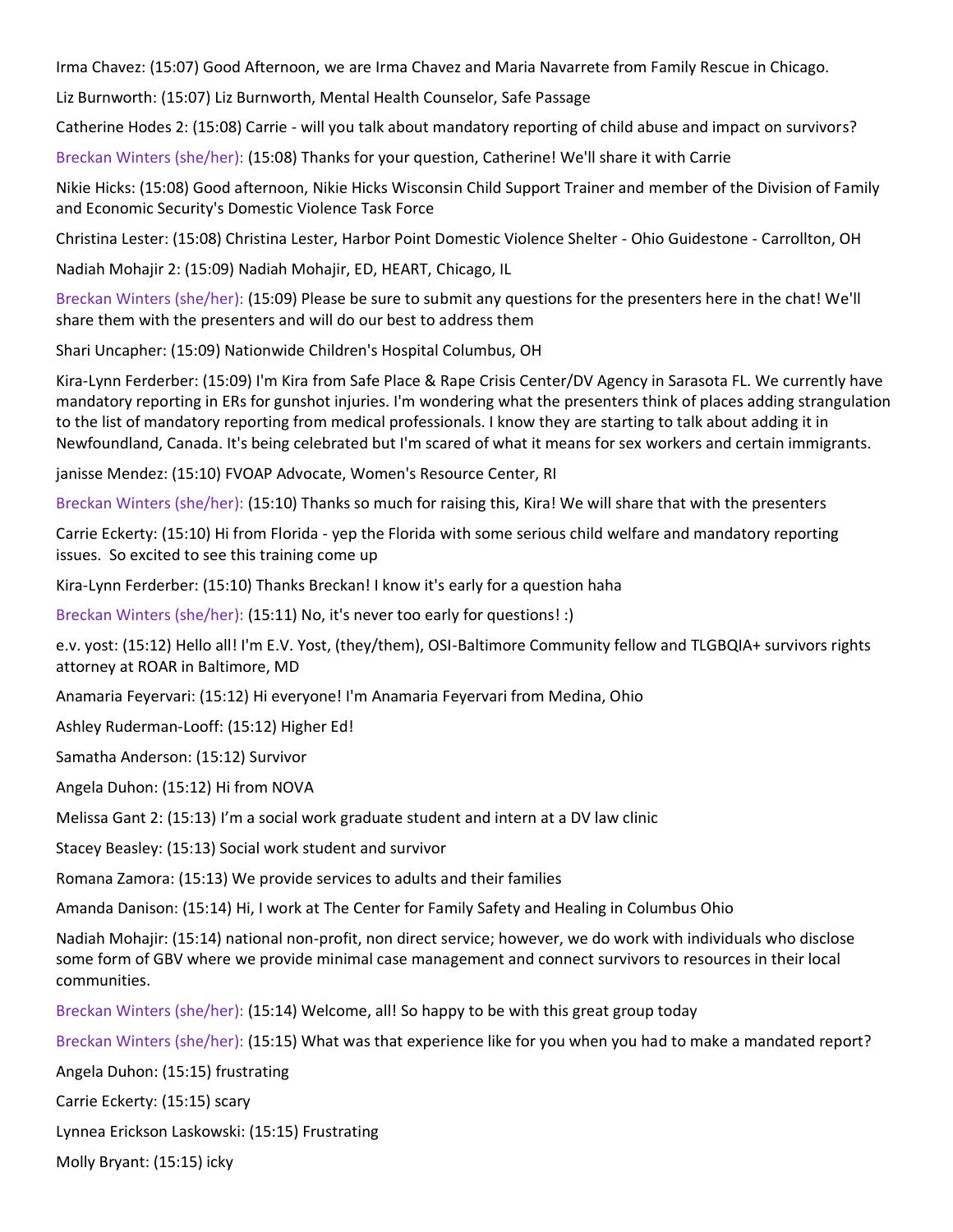Stacey Padilla: (15:15) stressful Catherine Hodes 2: (15:15) fraught Melissa McGraw: (15:15) generally awful Erin Kelly: (15:15) sucked Stephanie Varble: (15:15) Heartbreaking Janice Podzimek: (15:15) anxious Bethany Greene 2: (15:15) heartbreaking Erica Davis: (15:15) conflicting Danielle Bennett: (15:15) nerve wracking Romana Zamora 2: (15:15) Anxiety Stevi Gray: (15:15) stressful Lynda Gomez de la Vega 2: (15:15) confusing Christine Alcorn: (15:15) concerning Lori Rose-Henry: (15:15) Stressful Allison Schild: (15:15) anxiety Lisa Sloyer 2: (15:15) Very difficult as CPS is scary Irma Chavez: (15:15) sad Tiffany Mills: (15:15) frustrating Morgan Dewey: (15:15) Guilt-ridden LaRae Oberloh: (15:15) Easy Amanda Danison: (15:15) disappointing Casey Nelson: (15:15) Fine Anna Clawson: (15:15) Sad Melissa Gant 2: (15:15) deeply distressing Ashley Ruderman-Looff: (15:15) Formality? Susan Pieters 2: (15:15) scary Catherine Hodes 2: (15:15) unjust Ramona Pierre: (15:15) compromising Teshezia George: (15:15) Anxious Anamaria Feyervari: (15:15) stressful Sarah Kinnane: (15:15) guilt-ridden Elsa Swenson: (15:15) pointless Romana Zamora 2: (15:15) Sad Heather Cash: (15:15) anxious Carrie Eckerty: (15:16) guilty Lisa Sloyer 2: (15:16) abusive Teri Schoonover: (15:16) worry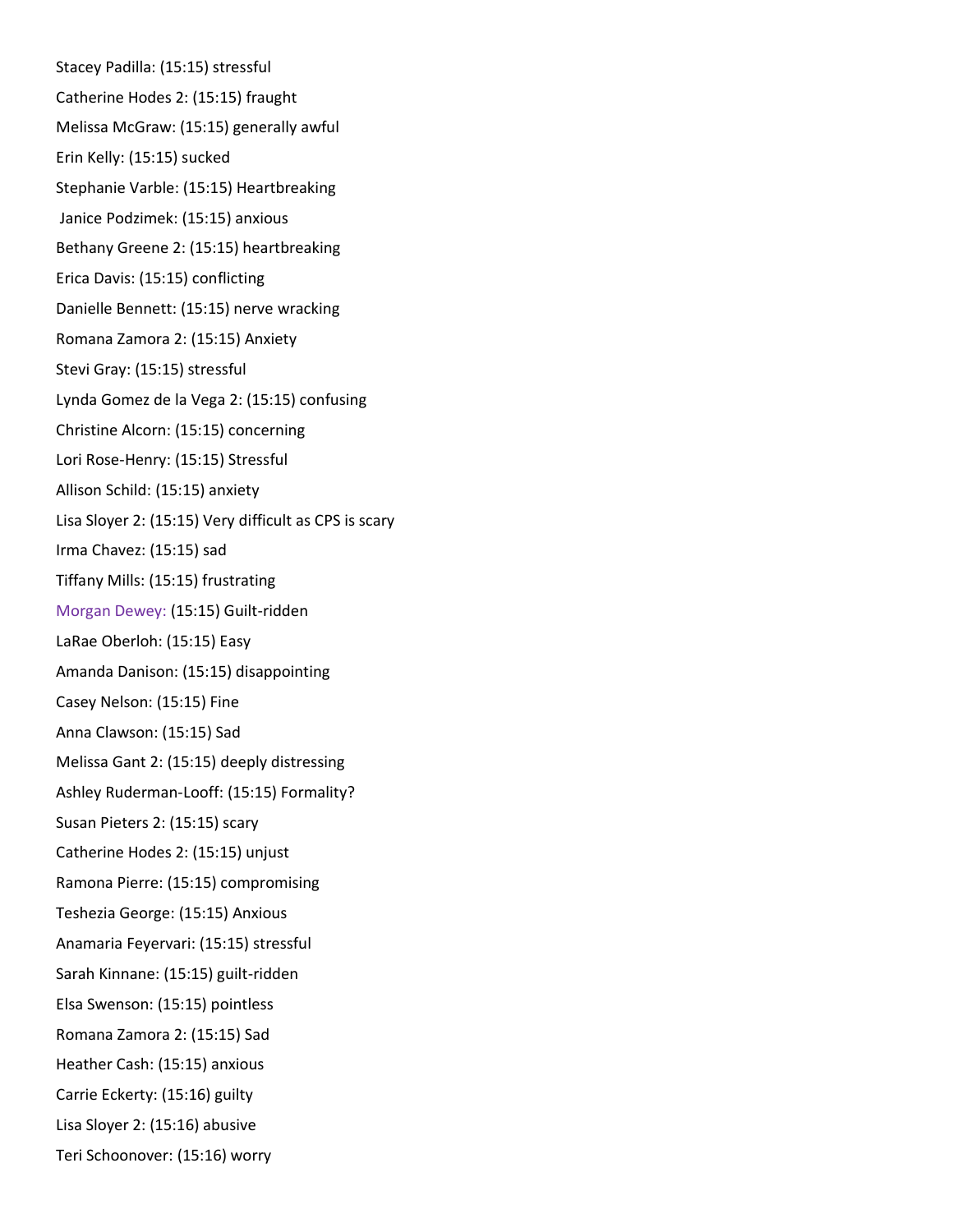Caryn Burton: (15:16) Anxiety

Laura Wallace: (15:16) Pointless

Teshezia George: (15:16) sympathetic

Kellan Whitman: (15:16) conflicted

Elsa Swenson: (15:16) betrayal

Christy McMillan: (15:16) frustration

Breckan Winters (she/her): (15:16) Hi all - for closed captioning services, please follow the link in the box to the right -->

Rachel Wilson: (15:17) Hello, my name is Rachel Wilson. I am the Prevention/Intervention Youth Advocate at Family Life Center in Flagler County, Florida.

Melina Perales: (15:18) Hi all, I'm Melina Perales. A DV advocate from Walnut Avenue Family and Women's Center in Santa Cruz, CA!

Breckan Winters (she/her): (15:18) Welcome! Thanks for joining today's webinar. Please be sure to share any questions for the presenters here in the chat!

Samatha Anderson: (15:19) Washington State does

Katherine Brandt: (15:20) Ohio just made animal abuse a mandatory report for social workers and veterinarians

Haley Titus: (15:21) Will there be a recording sent out?

Breckan Winters (she/her): (15:21) Hi Haley, yes! A recording of this webinar, in addition to copies of the PPT and related materials, will be posted on VAWnet: [https://vawnet.org/material/not-neutral-impact-mandatory-reporting](https://vawnet.org/material/not-neutral-impact-mandatory-reporting-domestic-violence-survivors)[domestic-violence-survivors](https://vawnet.org/material/not-neutral-impact-mandatory-reporting-domestic-violence-survivors)

Haley Titus: (15:22) Thank you!!

Breckan Winters (she/her): (15:24) Please submit your questions for the presenters here in the public chat – we will do our best to pose them during our time together!

Angie Wilson: (15:24) Aloha Victim/Witness Counselor Honolulu Hawaii

Breckan Winters (she/her): (15:24) The LGBTQ Institute's mandatory reporting report: [http://lgbtqipv.org/wp](http://lgbtqipv.org/wp-content/uploads/2017/02/CBLC-Mandatory-Reporting_Final-Report.pdf)[content/uploads/2017/02/CBLC-Mandatory-Reporting\\_Final-Report.pdf](http://lgbtqipv.org/wp-content/uploads/2017/02/CBLC-Mandatory-Reporting_Final-Report.pdf)

Breckan Winters (she/her): (15:24) LGBTQ Institute's Mandatory reporting journal article: <https://link.springer.com/article/10.1007/s10896-019-00103-w>

Kira-Lynn Ferderber: (15:28) WOW

Molly Bryant: (15:28) holy cow

Nadiah Mohajir: (15:29) this is so fascinating

Samatha Anderson: (15:29) what about ethnic?

Jessica Pinkham: (15:29) Was it only adults who were surveyed or were children surveyed as well?

Catherine Hodes 2: (15:30) is the 50% made worse, broken down by race at all?

Breckan Winters (she/her): (15:30) Thanks for your questions! We'll share them with presenters

cory hernandez: (15:30) was this survey of those who did the reporting, or of those about whom the report was made?

Nadiah Mohajir 2: (15:30) will this webinar be sent out?

Breckan Winters (she/her): (15:30) Yes! A recording of this webinar, in addition to copies of the PPT and related materials, will be posted on VAWnet: [https://vawnet.org/material/not-neutral-impact-mandatory-reporting-domestic](https://vawnet.org/material/not-neutral-impact-mandatory-reporting-domestic-violence-survivors)[violence-survivors](https://vawnet.org/material/not-neutral-impact-mandatory-reporting-domestic-violence-survivors)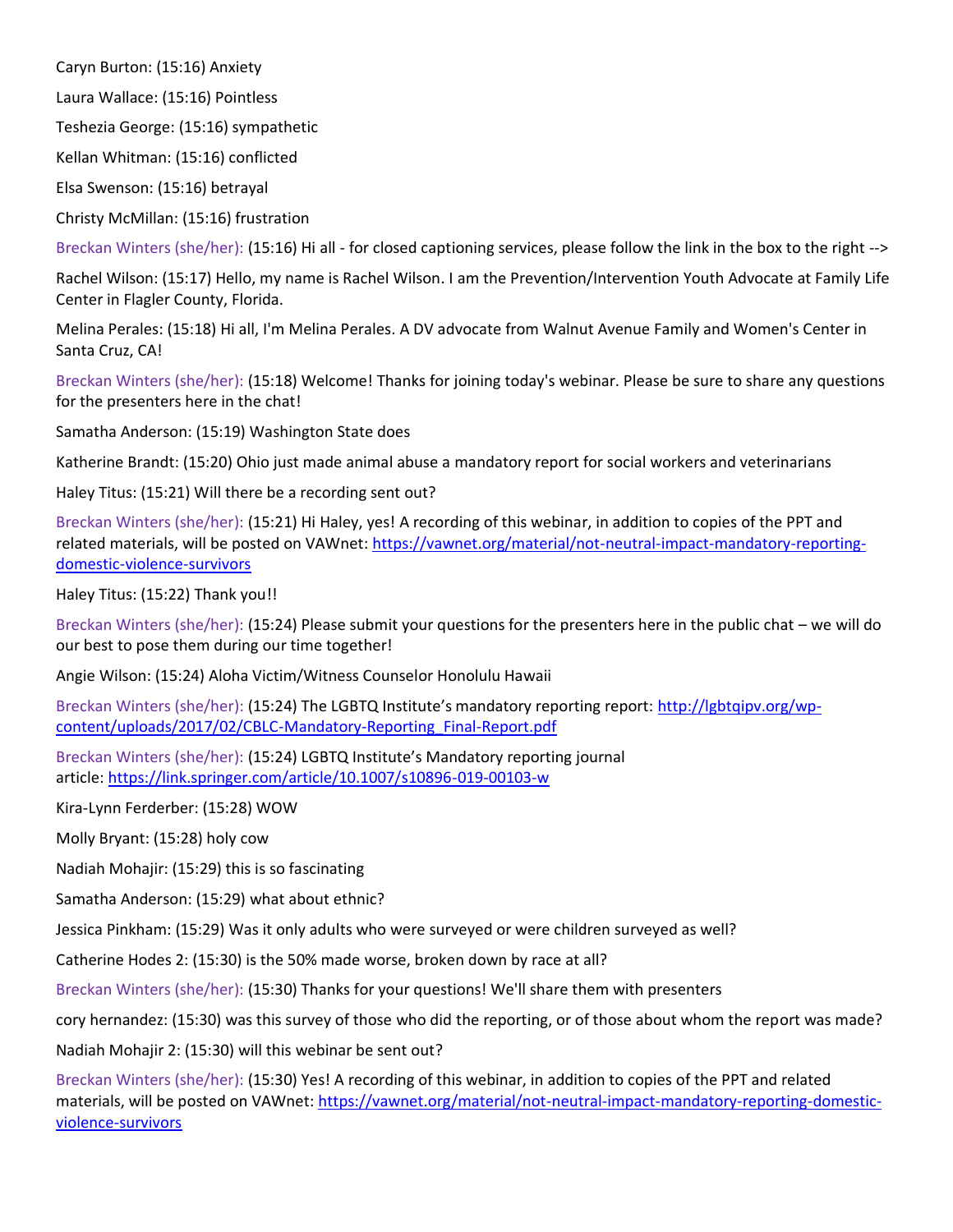Shannon Perez-Darby: (15:31) Cory, the report was from a survey of help seekers so of those about whom a report was made

Breckan Winters (she/her): (15:31) The LGBTQ Institute's mandatory reporting report: [http://lgbtqipv.org/wp](http://lgbtqipv.org/wp-content/uploads/2017/02/CBLC-Mandatory-Reporting_Final-Report.pdf)[content/uploads/2017/02/CBLC-Mandatory-Reporting\\_Final-Report.pdf](http://lgbtqipv.org/wp-content/uploads/2017/02/CBLC-Mandatory-Reporting_Final-Report.pdf)

Breckan Winters (she/her): (15:31) LGBTQ Institute's Mandatory reporting journal article: <https://link.springer.com/article/10.1007/s10896-019-00103-w>

Breckan Winters (she/her): (15:32) Thanks for your questions! Feel free to keep sharing

courtney hawes 2: (15:32) always

Janice Patch: (15:32) YES

Carrie Eckerty: (15:32) in Florida we have to tell everyone we are mandated reporters and remind them as we talk

Melissa Gant 2: (15:32) always inform upfront, don't inform after a disclosure until staffing

Caryn Burton: (15:33) It is a standard part of my introduction when talking with survivors

Crystal Sorrow: (15:33) we remind them at the beginning before talking

Luana Da Silva: (15:33) yes.

Romana Zamora: (15:33) Always let them know upfront

Melissa Gant 2: (15:33) before they start talking to me

Luana Da Silva: (15:33) always in the beginning

Amber Killian: (15:33) standard. right off the bat

Beth Schmis: (15:33) during intake.... standard procedure

LaRae Oberloh: (15:33) right away

Bethany Greene 2: (15:33) I let folks know right away.

Taylor Cobb: (15:33) at the very beginning

courtney hawes 2: (15:33) Before I let anyone disclose I explain mandated reporting and what I need to do by law

Danielle Drew: (15:33) beginning

Lisa Sloyer 2: (15:33) At the beginning and a reminder if the feeling goes towards disclosure

Stevi Gray: (15:33) Standard warning before talking about anything.

Nadiah Mohajir: (15:33) when I used to be an advocate, it was the first thing I would mention

Carrie Eckerty: (15:33) At the beginning

Catherine Hodes 2: (15:33) standard AND specific

CITLALLI BRISENO: (15:33) the very beginning, with confidentiality disclosure

Janie Kampf: (15:33) right away so they have the choice to tell us more

Romana Zamora 2: (15:33) Standard during intake and then friendly reminder

kari nordstrom: (15:33) initial interview

Janice Podzimek: (15:33) Standard procedure

Liz Burnworth: (15:33) standard at the beginning of work together

Ashley Ruderman-Looff: (15:33) Beginning of interaction

Caitlin Burke 2: (15:33) Always before the started sharing, I've only worked with youth

Lynda Gomez de la Vega: (15:33) at the beginning, and as the conversation comes up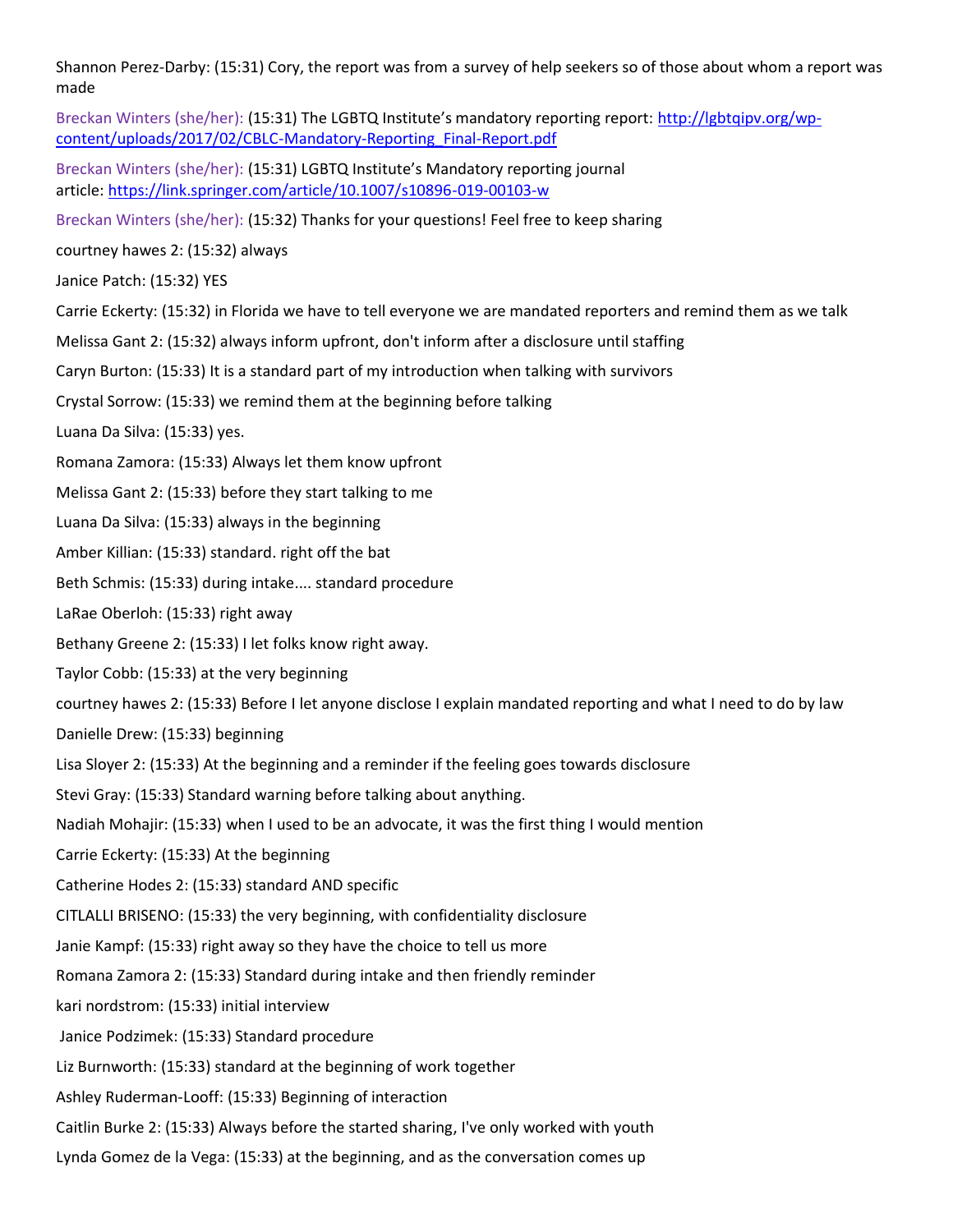Caryn Burton: (15:33) Standard part of my introduction before we get into any details

Carolyn Sohn: (15:33) Standard first appointment conversation

Kelley McGuier: (15:33) Standard...at the beginning

Christine Alcorn: (15:33) right off the bat as part of assessment

Amber Harchuk 3: (15:33) We give a warning when they start talking about DV and then when we have to report

janisse Mendez: (15:33) beginning

Maryann Clesceri: (15:33) Always in the beginning

Rebecah Farish: (15:33) during intake it's covered and also if they start disclosing information

Emily Durand: (15:33) In the beginning, as a standard, but also if the conversation veers in that direction (if it's a random conversation)

Janice Patch: (15:33) standard warning at the beginning of case

Molly Bryant: (15:33) Usually when it gets close or when I get a gut feeling

Rachel Wilson: (15:33) At the beginning while doing the intake. Just so they are aware from the beginning and are not taken by surprised.

Jennifer Benline: (15:33) during intake...standard part of informed consent

Tiffany Mills: (15:33) Before we get into any discussion. Once we know if there are children in the home

Danielle Bennett: (15:33) at the start as and providing information about our services

Rose Berkman: (15:33) upfront, sometimes later in

Stephanie Piper: (15:33) after introduction in the beginning

Linda Barnard: (15:33) standard warning and in specific situations

Amanda Danison: (15:33) everyone at start of services as part of informed consent; also reminder when topics seem to be heading in that direction

Cortney Kallenberger: (15:34) Immediately while discussing confidentiality

Laura Wallace: (15:34) yes

Erin Kelly: (15:34) intro to services and again if the conversation is going that way

Holly Wilson: (15:34) Normally at the beginning of connecting with client. Sometimes on hotline I have had to interrupt to inform a client of confidentiality limitations

Erica Davis: (15:34) In DE every adult is a mandated reporter. In our DV advocacy program we explained this limit to our confidentiality.

Caryn Burton: (15:34) Will often do a reminder as well when it feels appropriate

Raymond Garcia: (15:34) We let participants know under what circumstances we will need to report to DCF

Ana Trusty: (15:34) We are required at the beginning of the relationship building as well as if they start to share information that might require us to report

Hillary Hunter: (15:34) standard before we begin a conversation. we also try to include it when making presentations about our services

Irma Chavez: (15:34) yes

Berenice Chávez: (15:34) At the beginning of the provision of services.

Tanna Miller 2: (15:34) right before we start talking, after they ask if they can speak with me

Jhadira Sanchez Felizzola: (15:34) Yes, we informed.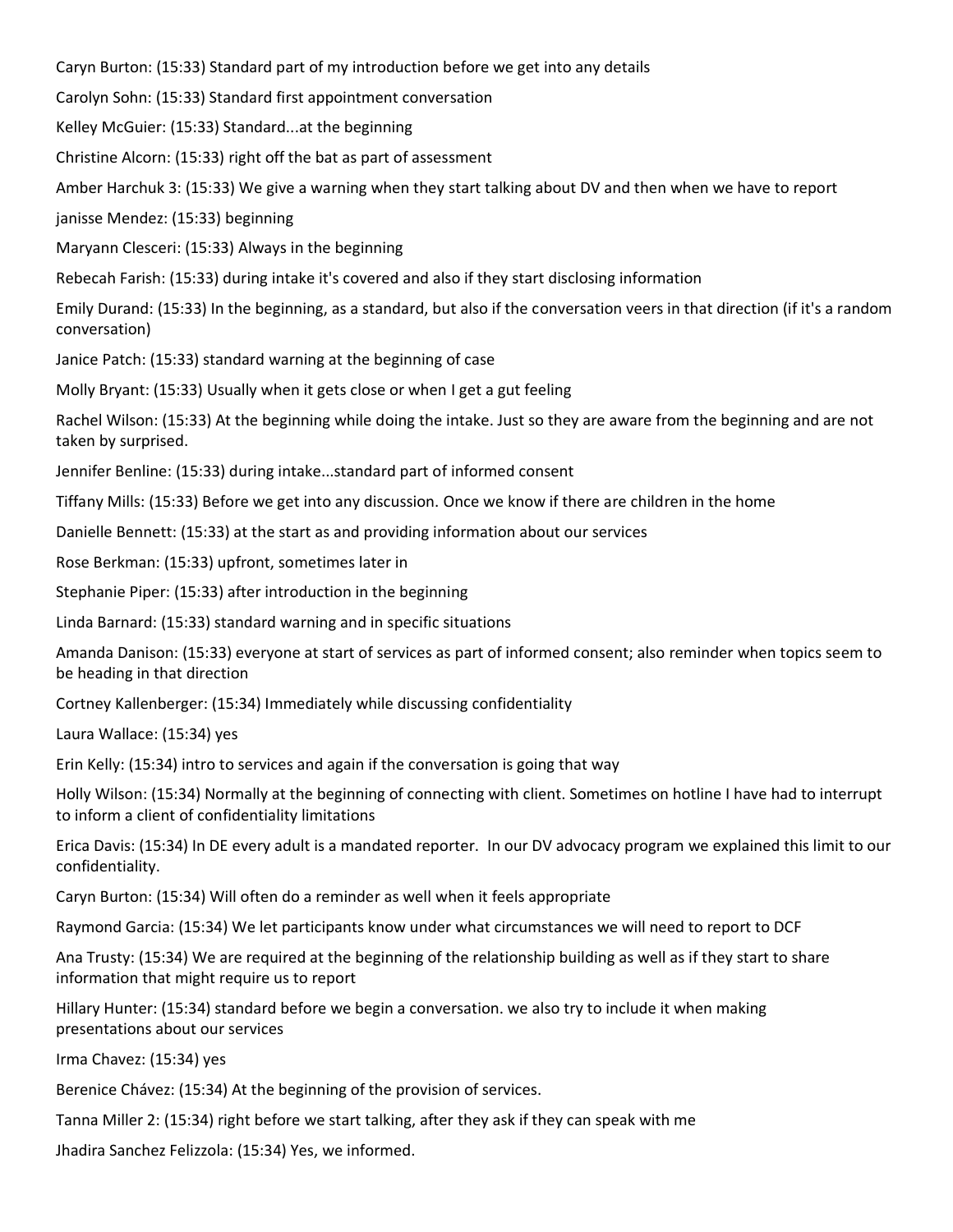sujatha baliga: (15:34) When I tell people that I may have to report, I think reduces the chances that they tell me what's really going on with them. I've worked in restorative justice, and when I tell them that the process is confidential, I tell them the one caveat to that is that I'm a mandated reporter.

Stephanie Varble: (15:34) As the conversation seems to be heading in a direction where someone may disclose something reportable.

Stacey Padilla: (15:34) Standard before any services, many reminders while talking (especially for teenagers), and clarifying that a report will be made if they share something reportable

Susan Pieters 2: (15:34) I usually say this to all clients in the beginning.

Kellan Whitman: (15:34) In person, it's included in our confidentiality form. Over phone, when conversation seems to be heading that direction.

Morgan Borchardt: (15:34) near the beginning of the conversation on the helpline and then again if I feel like they might share reportable info

Breckan Winters (she/her): (15:34) Thanks so much for sharing, everyone!

Breckan Winters (she/her): (15:34) What was that experience like for you?

sujatha baliga: (15:34) I hate doing it.

Amber Killian: (15:34) felt like somewhat of a betrayal

Lisa Sloyer 2: (15:34) Necessary

Tiffany Mills: (15:34) Awkward

Danielle Drew: (15:34) nerves

Stephanie Varble: (15:34) frustrating

Melissa Gant 2: (15:34) I hate it

Catherine Hodes 2: (15:34) There are always questions about whether or not a hotline responder is a mandated reporter.

Beth Schmis: (15:35) awkward

Ashley Ruderman-Looff: (15:35) Shuts conversation down

Raymond Garcia: (15:35) Necessary

kari nordstrom: (15:35) uncomfortable

janisse Mendez: (15:35) uneasy

Caryn Burton: (15:35) Critical

Janice Podzimek: (15:35) relief

LaRae Oberloh: (15:35) necessary

Romana Zamora 2: (15:35) Serious

Linda Barnard: (15:35) good and necessary

Molly Bryant: (15:35) relief

Christine Alcorn: (15:35) like to get it out in the open so they choose what to say

Rose Berkman: (15:35) it never feels great

Tanna Miller 2: (15:35) feels impersonal

Emily Durand: (15:35) Necessary; gotten easier over time.

Amber Killian: (15:35) betrayal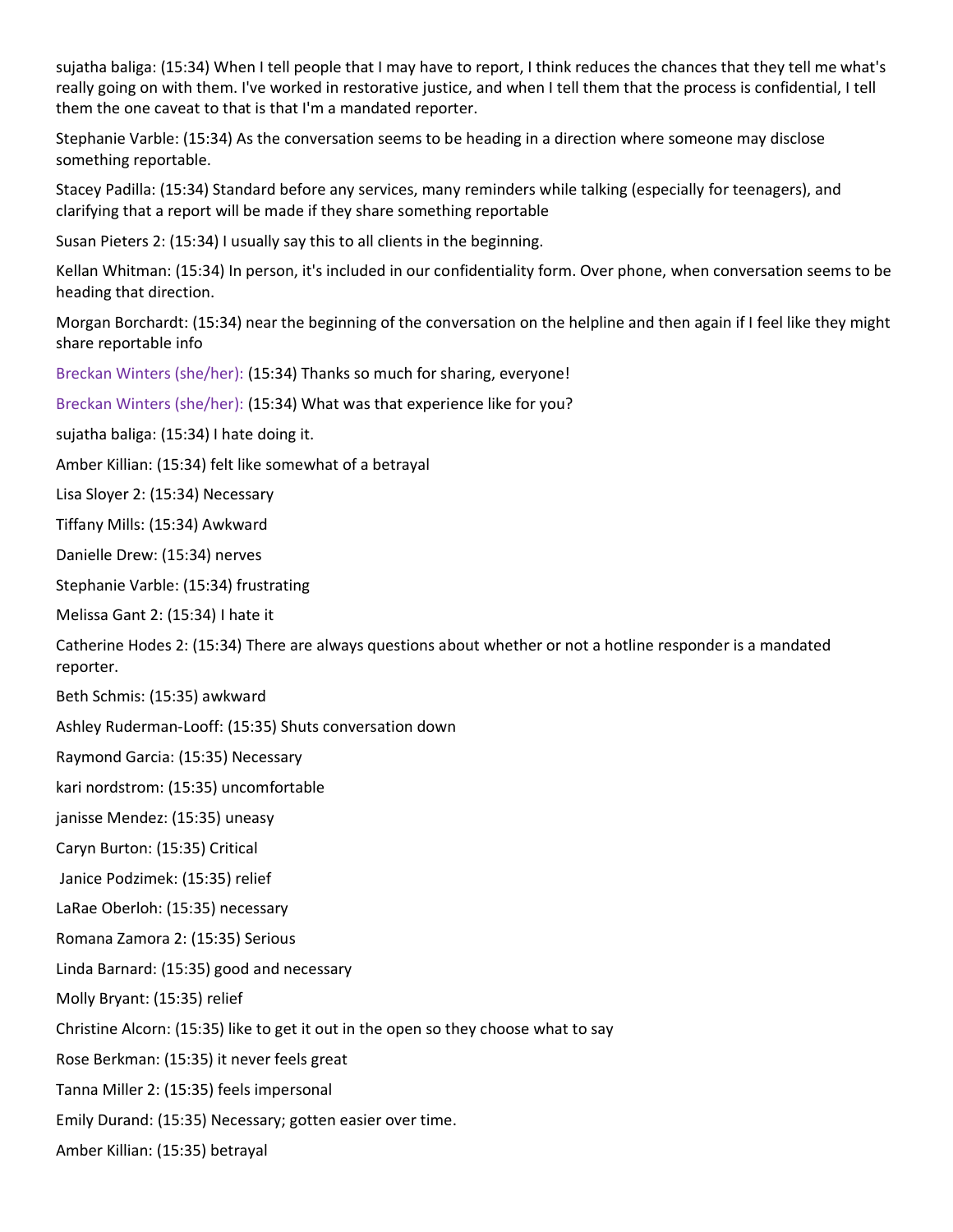Susan Pieters 2: (15:35) disempowering

Nadiah Mohajir: (15:35) not a fan at all

Amber Harchuk 3: (15:35) trust

Stacey Padilla: (15:35) feels helpful to remind them that they can keep their information/details private

Lisa Sloyer 2: (15:35) It's their story

Rachel Wilson: (15:35) It was awkward but they understood.

Lynda Gomez de la Vega: (15:35) it felt important and helpful so they can decide what to share

sujatha baliga: (15:35) It feels like telling people to not tell me the truth.

Stacey Padilla: (15:35) they don't owe us a disclosure!

Luana Da Silva: (15:35) disempowering

Samatha Anderson: (15:35) First time changed schools with child, that's all every administrator has ever said, since to this day years and years later.

Luana Da Silva: (15:35) oppressive

Bethany Greene 2: (15:35) ugh

Kellan Whitman: (15:35) Grants them choice in how/what they want to share.

kari nordstrom: (15:35) breach of trust

shanda johnson 2: (15:35) A part of me felt sad but I knew that I had to protect the child.

Jhadira Sanchez Felizzola: (15:36) Hard.

Erin Kelly: (15:36) uncomfortable, but can be "good" for survivors to maintain control over disclosure

Sarah Kinnane: (15:36) feels very formal when wanting to be authentic

Laura Wallace: (15:36) it allows time for the client to also decide if they want to report, times when client calls in first to report it helps their child & they are protective parent

Catherine Hodes 2: (15:36) binary of child vs. child

Catherine Hodes 2: (15:36) oops - child vs parent

Nadiah Mohajir: (15:36) it's difficult to explain to immigrant survivors who may not understand the consequences of CPS involvement. Especially as they try to grasp all the systems that go into what is happening when they first disclose

Amber Killian: (15:37) they got scared

Tiffany Mills: (15:37) We try to encourage victims to report on themselves as we sit with them for support.

Beth Schmis: (15:37) intake of breath

Raymond Garcia: (15:37) Some got up and left

Ashley Ruderman-Looff: (15:37) hangups on hot lines

Meg Barr 2: (15:37) ruins the rapport

courtney hawes 2: (15:37) I've been hung up on

sujatha baliga: (15:37) I see people shut down.

Lisa Sloyer 2: (15:37) Felt empowered and thanked me

Linda Barnard: (15:37) they chose to tell me anyway

kari nordstrom: (15:37) angry

Lynda Gomez de la Vega: (15:37) some shut down and triggered a trauma response in them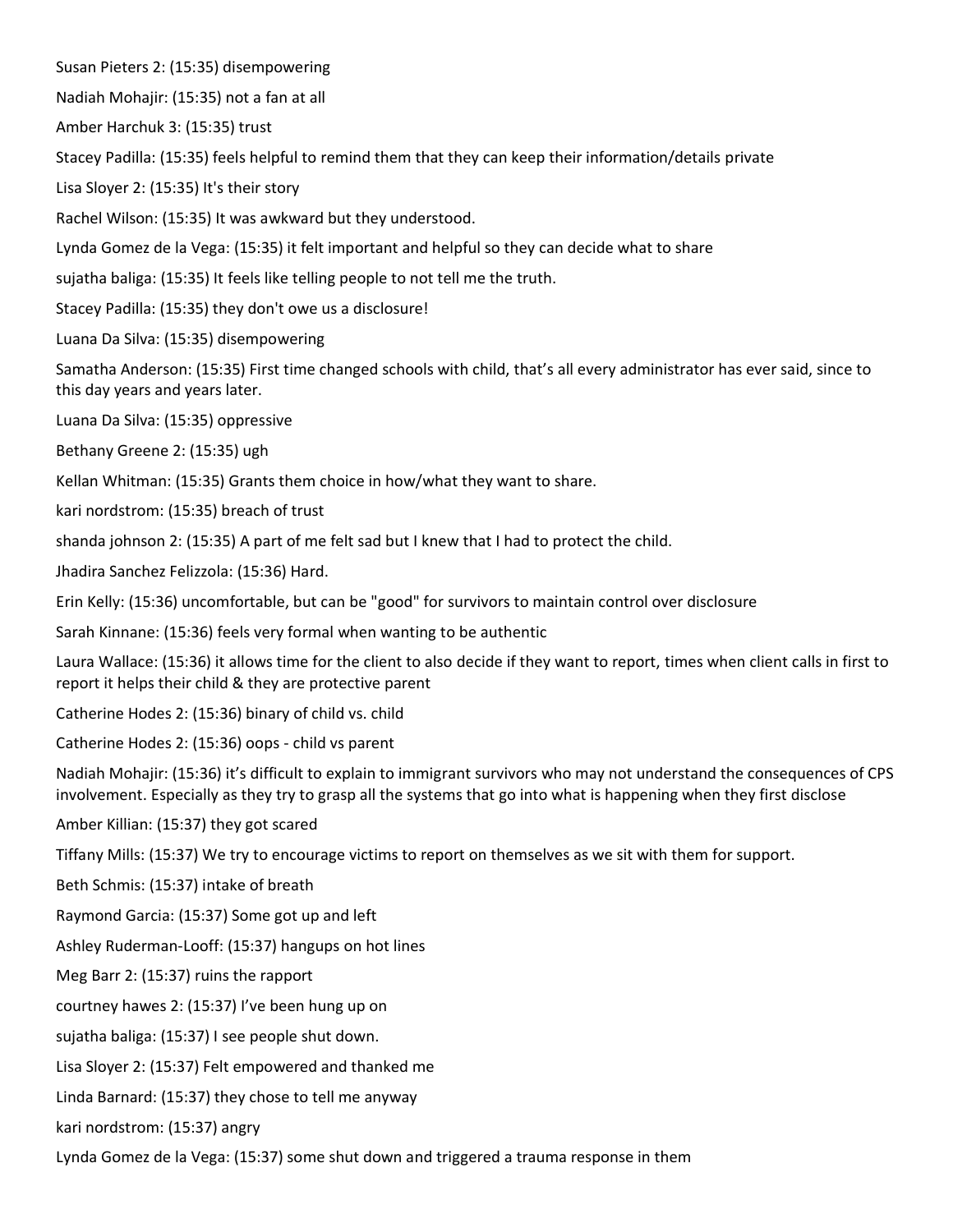Jhadira Sanchez Felizzola: (15:37) They say they understand.

Bethany Greene 2: (15:37) I had someone that threatened me physically.

Stephanie Varble: (15:37) totally shut down

shanda johnson 2: (15:37) They became distant and stopped communicating with me

Catherine Hodes 2: (15:37) client feels we are choosing the child over them, abandoning them

Molly Bryant: (15:37) Mostly okay. I always encourage them do the report with me.

Janice Podzimek: (15:37) hesitant to provide necessary info to provide support

Erica Davis: (15:37) some were relieved because it took the burden of reporting out of their hands

Laura Wallace: (15:37) I always try & give client the option to also call & report... as this could help their case

Susan Pieters 2: (15:37) completely broken trust

Romana Zamora 2: (15:37) Nonchalant

Holly Wilson: (15:37) I honestly haven't had any super negative responses. Often they will continue to share because they are concerned too.

Carolyn Sohn: (15:37) felt clarity, empowered to share what they want, thanked me, felt encouraged when I offered option to share hypothetical questions/scenarios

Emily Durand: (15:38) Some have gotten creative about how they share information (saying it's a friend, using "hypotheticals," etc.)

Teri Schoonover: (15:38) I haven't had anyone not keep talking after I let them know I am a mandated reporter.

Bethany Greene 2: (15:38) Physically threatened

Caryn Burton: (15:38) Some become angry at the situation and felt like they had to choose between reaching out for help and possibly losing control of their situation

Kellan Whitman: (15:38) Fear/confusion. This gives an opportunity to talk through about what a report would look like if one had to be made, so that they felt they were a part of the process/had a say as well

Breckan Winters (she/her): (15:38) Thank you so much for sharing, everyone!

Samatha Anderson: (15:38) I have had multiple times dv support constantly hang up on me or drop me because of a criminal history. numerus times and years upon years apart

Erin Kelly: (15:38) with reminders we could talk about hypothetical situations, def do report together, talk through process, rights, etc.

Stacey Padilla: (15:41) that's such a helpful distinction

Lisa Sloyer 2: (15:41) My agency believes that most of those systems are built on white supremacy and struggle with our relationships with them

Liz Coda: (15:41) Question: for states where all adults 18+ are mandated reporters, how are those people educated about being a mandated reporter? I've had to go through trainings for jobs, but how are people who don't work in social services told that they are mandated reporters, and given the information about how to report?

Samatha Anderson: (15:41) how do we support survivors with any sort of a criminal record?

Lynda Gomez de la Vega: (15:42) we discuss the possibility of reporting together

Breckan Winters (she/her): (15:42) Great questions! We'll share them with the presenters

Samatha Anderson: (15:42) esp survivors not in jail or prisons?

Nancy Lemon: (15:43) In California DV workers are NOT mandated reporters unless they are directly supervising children, like at a shelter they are the child advocate. There is a lot of confusion about this though, and many advocates were trained that they are mandated reporters. The law is clear that they are not.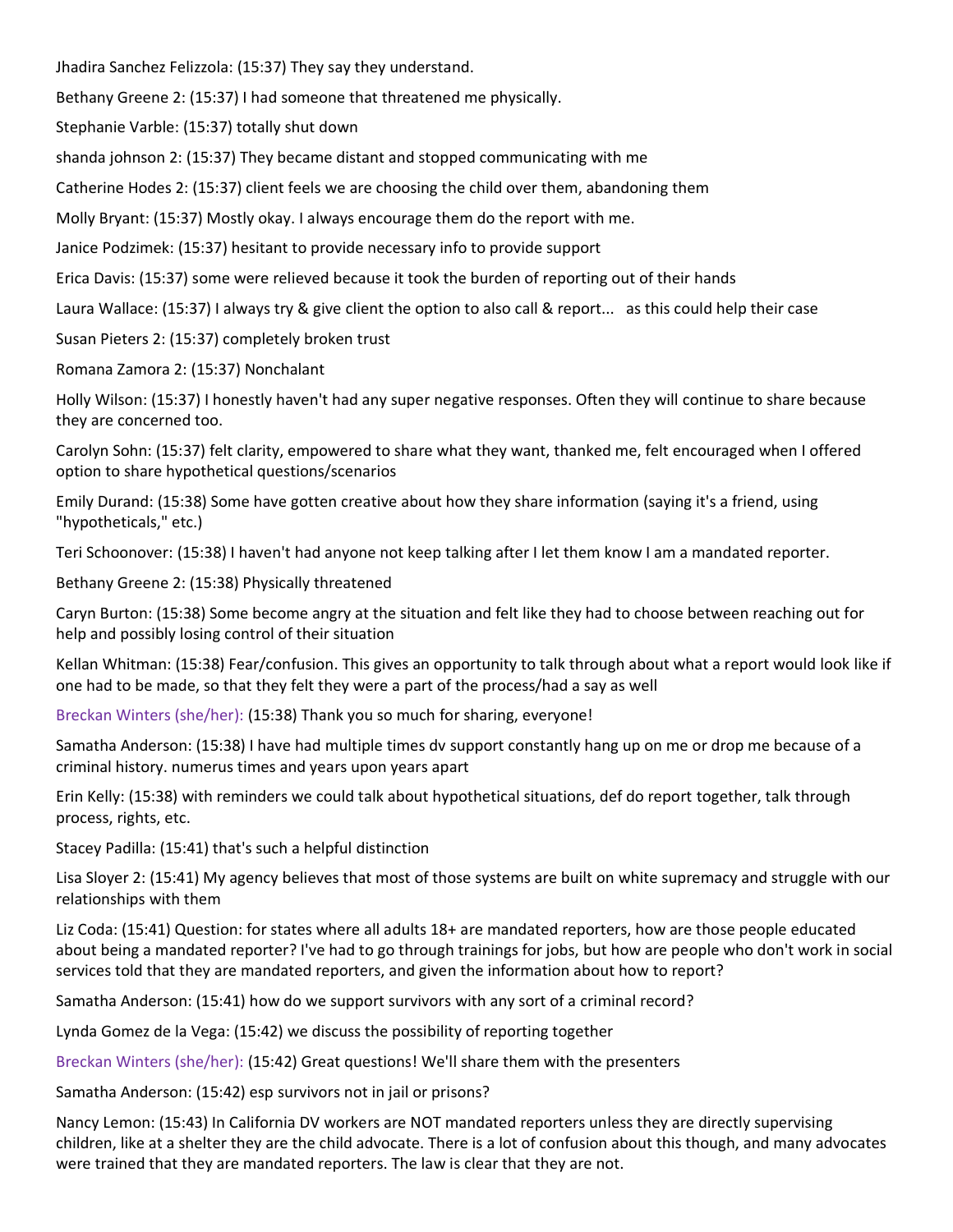Carolyn Sohn: (15:44) Absolutely contributes to burnout and desire to leave profession

Breckan Winters (she/her): (15:44) That's a great point, Carolyn

Amber Killian: (15:44) we have to call when we get a report that a child was in the home while abuse occurred. even if they were not harmed. I always feel weird about that. one reason is because I have to call on things that I feel are not emergencies, and it creates issues for the client, but also it clogs the system for reports that should be made and followed up on.

Mary Jo Vasquez: (15:44) Kids are always harmed when they witness

Carrie Eckerty: (15:44) Amber, they want to do that in FL but we are fighting it

Mary Jo Vasquez: (15:45) It changes who they are

Romana Zamora 2: (15:45) The frustrating part is how long it takes CPS to actually conduct the investigation

sujatha baliga: (15:45) Every word of this, Shannon! I feel so grateful to not be a mandated reporter today. My experience has been that when I'm not a mandated reporter, people tell me so much more about what's really going on with them. And I feel like our connection is so much more empowering to them when I don't tell them there's something I might have to do their family.

Amber Killian: (15:46) I understand that there is harm for witnessing, but what annoys me is that DCFS has said that they do not do "preventative work" as far as long term effects of witnessing, but they still expect us to make the call

Molly Bryant: (15:46) Amber- yes! we have the same issue in Oklahoma

Amber Killian: (15:46) thank you! nice to know we aren't alone in that struggle

Molly Bryant: (15:47) It's the most frustrating! You aren't alone.

sujatha baliga: (15:47) Is there a link to your report so we can cite it?

Breckan Winters (she/her): (15:47) Thanks for sharing, all! So frustrating

Breckan Winters (she/her): (15:47) The LGBTQ Institute's mandatory reporting report: [http://lgbtqipv.org/wp](http://lgbtqipv.org/wp-content/uploads/2017/02/CBLC-Mandatory-Reporting_Final-Report.pdf)[content/uploads/2017/02/CBLC-Mandatory-Reporting\\_Final-Report.pdf](http://lgbtqipv.org/wp-content/uploads/2017/02/CBLC-Mandatory-Reporting_Final-Report.pdf)

Breckan Winters (she/her): (15:47) LGBTQ Institute's Mandatory reporting journal article: <https://link.springer.com/article/10.1007/s10896-019-00103-w>

Morgan Dewey: (15:48) Thank you for the space!

Carolyn Sohn: (15:48) Yes! Puppy pictures are a great break

Catherine Hodes 2: (15:49) Reporting child witnessing of abuse leads to charging battered mothers with "failing to protect." a neglect charge.

Catherine Hodes 2: (15:49) I wrote about this in NYS - in 2000, has not changed

Melissa Gant 2: (15:49) yes Catherine! I would love to talk about that. consequences fall on the abused parent and not the abuser

Breckan Winters (she/her): (15:49) Yes, thanks for raising that Catherine!

Amber Killian: (15:50) I had a dcfs worker say "if he dad hits mom in front of the kid, mom has the ability to remove the child, and if she doesn't, we will indicate her for risk of harm"--exact words

Catherine Hodes 2: (15:51) Mostly workers do not think its benign. They are FEARFUL of harm to the child and of punitive response upon them and their jobs if they do not report.

Breckan Winters (she/her): (15:51) Ugh. Thanks for sharing that, Amber. So frustrating and not at all trauma-informed

Amber Killian: (15:52) I said "mom say not have the ability" and I was told "no matter what barriers she faces, she must protect the child, and if she doesn't make the decision, we will"

Romana Zamora 2: (15:54) NM now has a special access line for youth to report abuse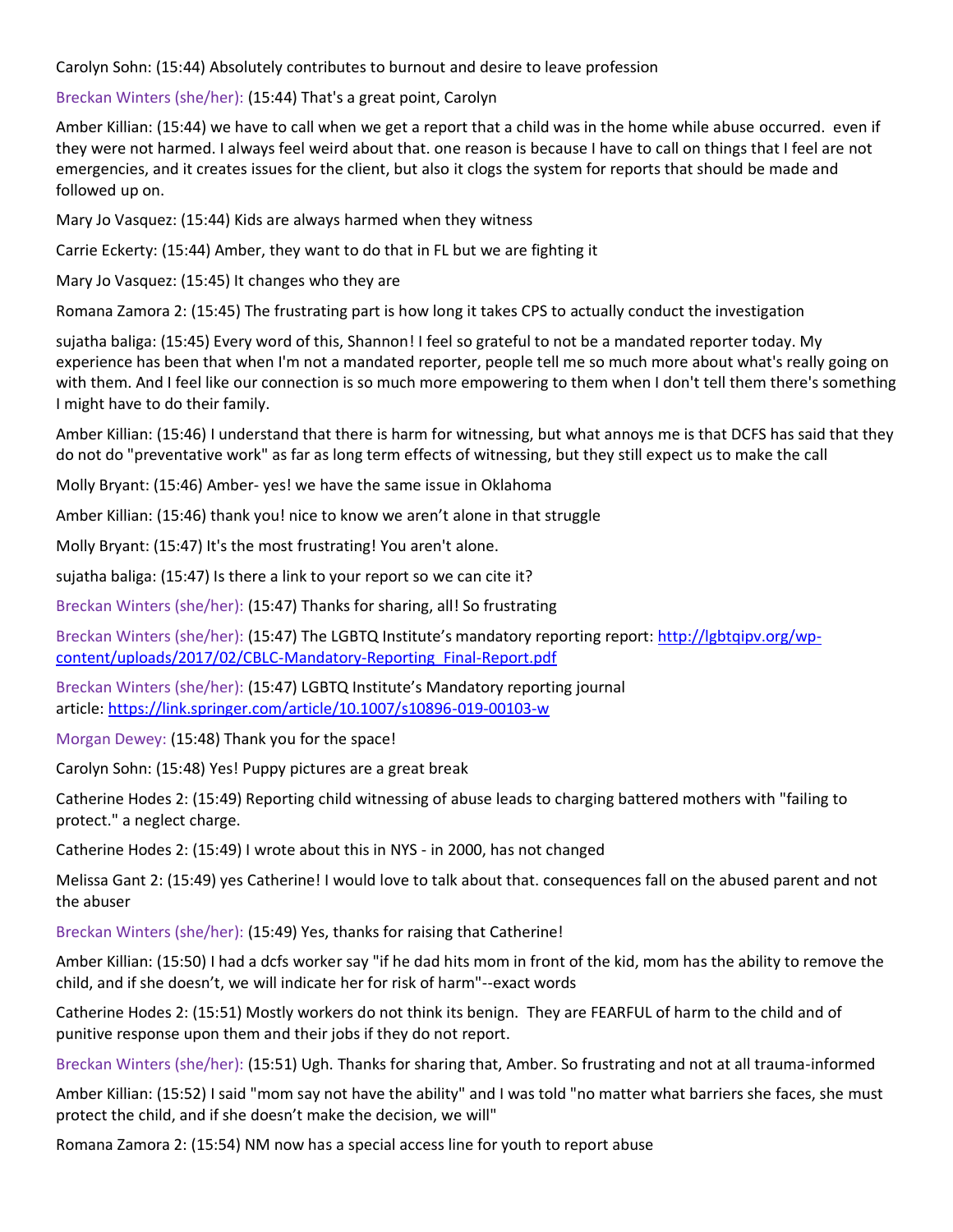Nadiah Mohajir: (15:54) would you say that it's recommended to share these sentiments about mandatory reporting with individuals?

Catherine Hodes 2: (15:54) The frustrating part is that as workers we are caught between state mandates and the needs of our clients.

Breckan Winters (she/her): (15:55) Thanks for your question, Nadiah! We'll share with presenters. And yes Catherine that is so frustrating and disheartening

Susan Pieters 2: (15:56) I agree that our being mandated reporters is problematic for so many reasons, but as long as we are by law, is warning clients still the best practice?

Caryn Burton: (15:56) As the state coalition, we regularly talk to our programs and advocates about what should be reported AND what needs to be said when making that report

Breckan Winters (she/her): (15:56) Thanks for your question, Susan! We'll share it with the presenters

sujatha baliga: (15:56) This slide -- these words: involuntary disclosure -- is exactly what I was seeking to avoid by keeping my suffering silent when I was a child

Breckan Winters (she/her): (15:58) Thanks so much for sharing, sujatha

Caryn Burton: (15:58) This slide makes my eyeballs twitch... how is this trauma-informed or even taking circumstances into account??? Why are we punishing a survivor of a crime for not having access

Stevi Gray: (15:59) I agree, Caryn! It also upsets me that so many advocates are being trained to think that way. It's so against how I see DV advocacy.

Laura Wallace: (16:00) as far as car seat... how does the advocate not know the taxi furnished one and it was left in the taxi

sujatha baliga: (16:00) Exactly. So so deeply disempowering.

Breckan Winters (she/her): (16:00) Yes, absolutely

janisse Mendez: (16:02) it's a form of compounding conflicts on a victim that's already overwhelmed and under resourced

Catherine Hodes 2: (16:03) so much of what we do as DV advocates feels like that ---

Catherine Hodes 2: (16:04) it's part of a central issue/conflict in coming out of white/carceral feminism.

Breckan Winters (she/her): (16:04) Yep! Absolutely, Catherine

courtney hawes 2: (16:04) I teach out volunteers who respond to victims but most people have no idea

Stevi Gray: (16:04) I am from Utah and most adults have no idea they are all mandatory reporters. I didn't know until I first became an advocate.

janisse Mendez: (16:05) Me too.

Catherine Hodes 2: (16:06) most state statutes trump VAWA confidentiality...

Catherine Hodes 2: (16:06) but there are many reasons to not over-report

sujatha baliga: (16:06) I've thought of doing a performance art piece to show the absurdity of this whole thing -- to return to my home in rural Pennsylvania and walk down the street with a bullhorn announcing that I was sexually abused by my now deceased father when I was a child, 35 years ago. Under PA law, every person who hears me is required to report -- to my understanding, even though my father is no longer alive...

Lisa Sloyer 2: (16:07) Wow, Sujatha. Thanks for being open to us.

Catherine Hodes 2: (16:07) Sujatha - we had CPS remove a child from out DV shelter due to disclosing abuse that occurred six years ago by an uncle that was now dead.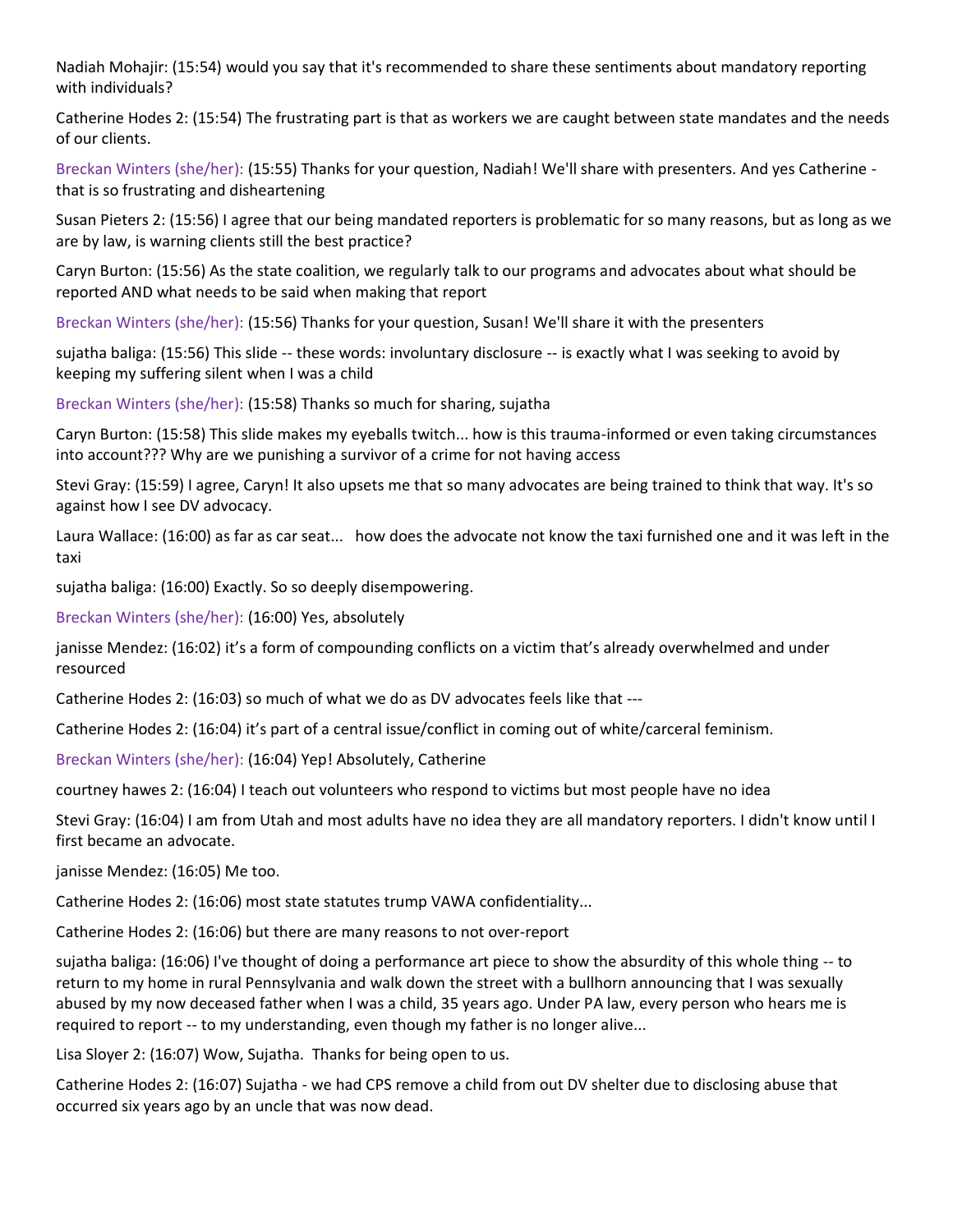Amber Killian: (16:07) we JUST had a training with our staff on that. we can confirm or correct initial report information, but cannot share anything beyond that. my co manager just had a call yesterday from a DCFS worker who was IRATE that we would not share the OP paperwork with them, they asked to speak with our ED. sujatha baliga: (16:08) Catherine, I'm hearing about these kinds of things, too. So deeply unfortunate and misguided. Caitlin Burke 2: (16:08) No, if the boyfriend is under 18 Christine Alcorn: (16:08) in Illinois, yes Elizabeth Rhodes: (16:08) no Ana Trusty: (16:08) no Beth Schmis: (16:08) no Lisa Sloyer 2: (16:08) No Janice Podzimek: (16:08) no Danielle Klein: (16:08) No, it would not in NY Carolyn Sohn: (16:08) not under my current role Emma González: (16:08) no Amber Killian: (16:08) In IL, yes Ana Trusty: (16:08) WA state bi Romana Zamora 2: (16:08) Need more information Bethany Greene 2: (16:08) No. Hillary Hunter: (16:08) no Lynda Gomez de la Vega: (16:08) no Tiffany Mills: (16:09) No, because the abuse was not inflicted in the home kari nordstrom: (16:09) not under my role Rachel Wilson: (16:09) No, he isn't a parent or guardian janisse Mendez: (16:09) yes Ana Trusty: (16:09) no Beth Schmis: (16:09) unless boyfriend is adult then yes Jenny Stasio: (16:09) strangled not choked. Catherine Hodes 2: (16:09) How old in bf? MAGGIE POPP: (16:09) yes Allison Schild: (16:09) no Daisy Manriquez 2: (16:09) no Kelley McGuier: (16:09) Not if the boyfriend is under 18. Carrie Eckerty: (16:09) in Florida - yes Elizabeth Rhodes: (16:09) we only report abuse/neglect from a caretaker. boyfriend is not caretaker Nancy Lemon: (16:09) Not in CA unless you are a child advocate at a DV program Lynda Gomez de la Vega: (16:09) that would be dating violence Janice Podzimek: (16:09) need more information and if she is currently safe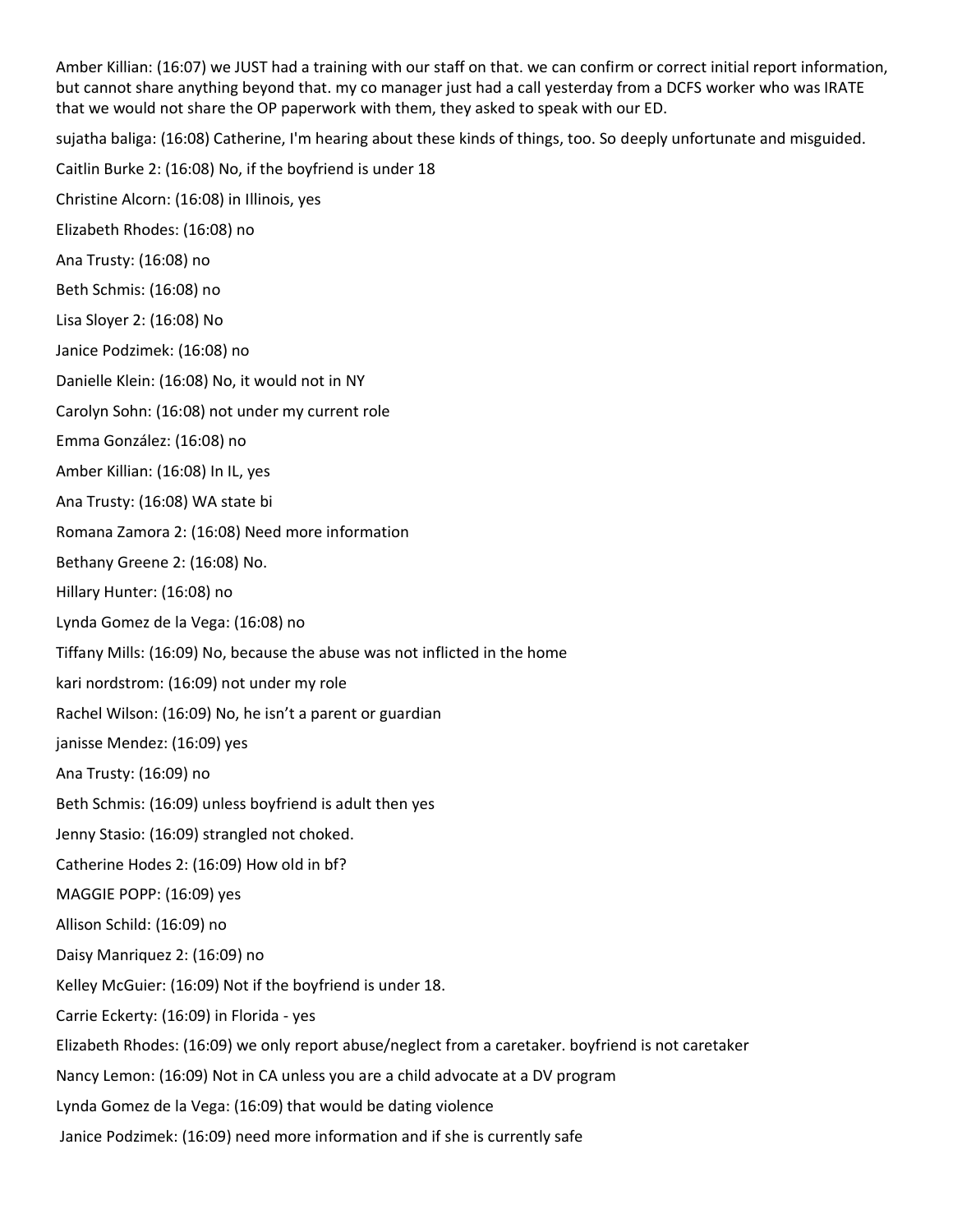Erin Kelly: (16:09) no because not parent/teacher etc. If boyfriend not a minor that might chance

Maryann Clesceri: (16:09) Yes, but to the police

Laura Wallace: (16:09) depends on state laws

Christy McMillan: (16:09) report it to law enforcement

Jhadira Sanchez Felizzola: (16:10) The State Law is an important point.

Nancy Lemon: (16:10) Actually in CA if you are a health care provider you would be mandated to report this as intimate partner violence, if the patient is seeking help for the "choking"

Lynda Gomez de la Vega: (16:10) we can encourage them to connect to the police

Breckan Winters (she/her): (16:10) Thank you for sharing, everyone!

Lisa Sloyer 2: (16:11) No

Stephanie Varble: (16:11) No

Romana Zamora 2: (16:11) No

Lynda Gomez de la Vega: (16:11) no

Hillary Hunter: (16:11) no

Holly Wilson: (16:11) No

Rose Berkman: (16:11) no

Caryn Burton: (16:11) Nope

Kelley McGuier: (16:11) No

Catherine Hodes 2: (16:11) NO

Tiffany Mills: (16:11) Yes

Allison Schild: (16:11) yes

Carolyn Sohn: (16:11) not in my current role

courtney hawes 2: (16:11) yes

Romana Zamora: (16:11) No

Amanda Danison: (16:11) yes

Christine Alcorn: (16:11) no

janisse Mendez: (16:11) yes

Laura Wallace: (16:11) not in my state

Kellan Whitman: (16:11) No

Melissa Gant 2: (16:11) witnessing is not mandated to report in AZ

Nancy Lemon: (16:11) Not in California

Susan Pieters 2: (16:11) no

MAGGIE POPP: (16:11) yes

Mary-Margaret Chaffe: (16:11) yes

Maryann Clesceri: (16:11) No because I'm not working with the child

Cortney Kallenberger: (16:11) not in my role

Erin Kelly: (16:11) no but fuzzy in my state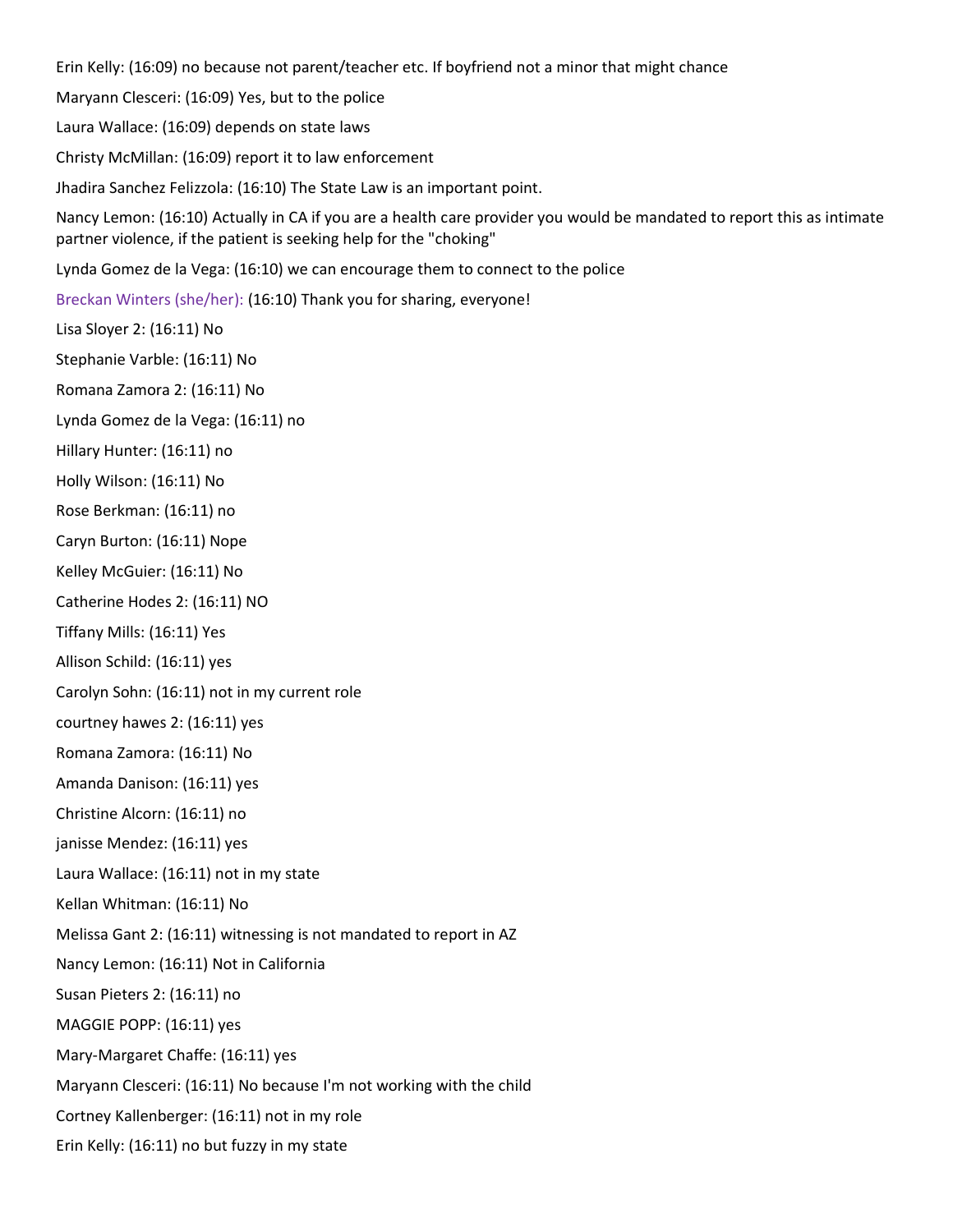Angel Floyd: (16:11) no Rachel Wilson: (16:11) In current role, no. In a previous role, yes. Janice Podzimek: (16:11) it could be with more information Christy McMillan: (16:12) I still report it. whether they investigate or not Carolyn Sohn: (16:12) nope Hillary Hunter: (16:12) yes Susan Pieters 2: (16:12) no Rose Berkman: (16:12) no Danielle Klein: (16:12) no Carrie Eckerty: (16:12) yep Catherine Hodes 2: (16:12) no Mary-Margaret Chaffe: (16:12) no Allison Schild: (16:12) no Melissa Gant 2: (16:12) no janisse Mendez: (16:12) yes Daisy Manriquez 2: (16:12) no Lisa Sloyer 2: (16:12) No Rachel Wilson: (16:12) Yes. Kelley McGuier: (16:12) no e.v. yost: (16:12) no courtney hawes 2: (16:12) no Maryann Clesceri: (16:12) Yes Lynda Gomez de la Vega: (16:12) no Angel Floyd: (16:12) yes Christine Alcorn: (16:12) no Romana Zamora 2: (16:12) yes Erin Kelly: (16:12) not in my state Bethany Greene 2: (16:12) yes Beth Schmis: (16:12) yes Ana Trusty: (16:12) WA yes Romana Zamora: (16:12) Yes Megan Purcell: (16:12) yes Holly Wilson: (16:12) yes Cortney Kallenberger: (16:12) not in my current role, but as a social worker yes Janice Podzimek: (16:12) yes, and refer to resources and professionals Tiffany Mills: (16:12) Yes, in Alaska

Nancy Lemon: (16:12) Not in CA unless you are a health care provider and the patient is seeking help for the assault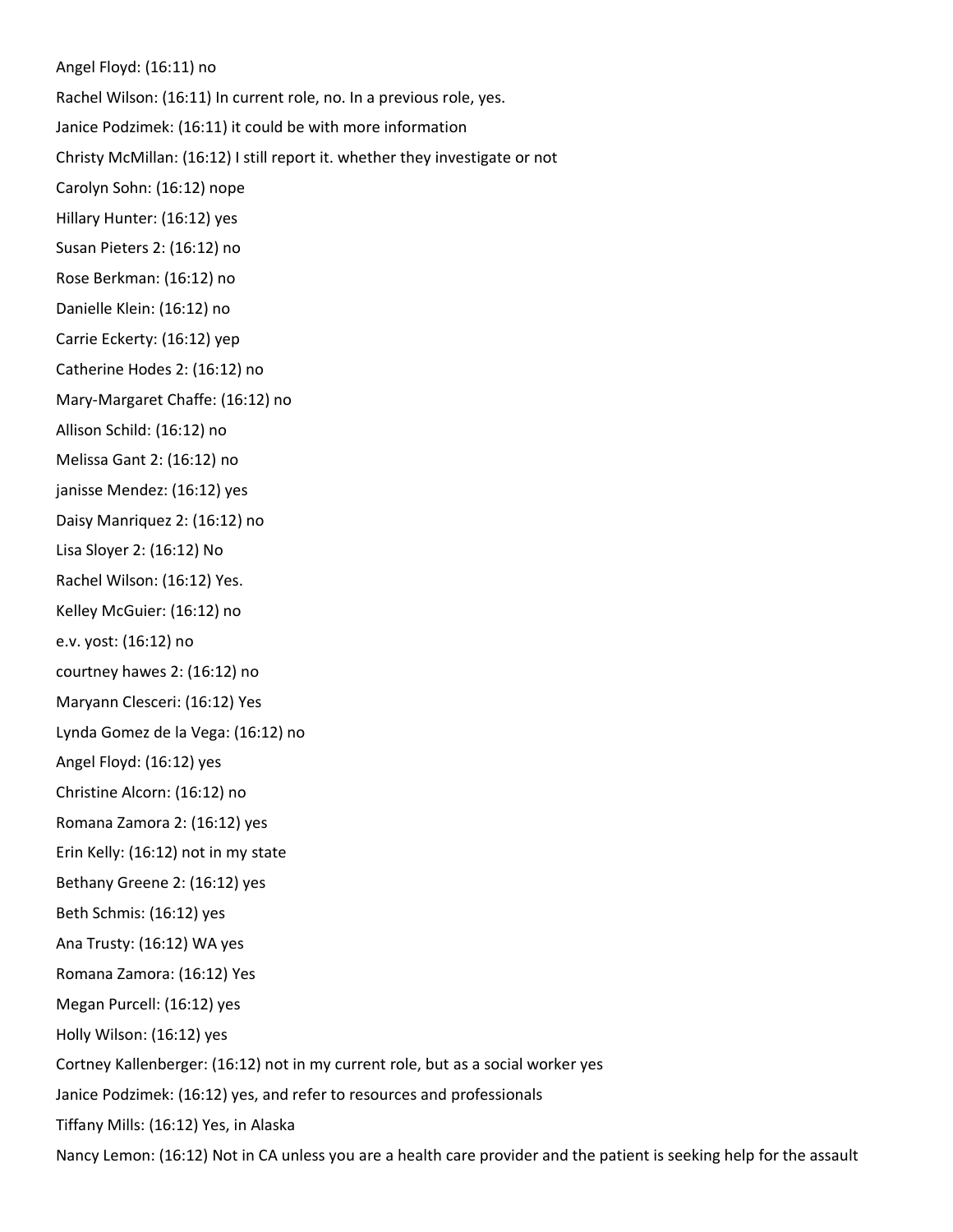## Maria Pinto: (16:12) yes

Breckan Winters (she/her): (16:13) Thank you so much for sharing, all!

Caitlin Burke 2: (16:13) I think it's also important to understand that police are not the only option for help, too. Like going back to the community supports that Shannon mentioned. Just encouraging someone to go to the police instead of reporting yourself may not be the best option either.

Laura Wallace: (16:13) staff case w/ supervisor & other coworkers

Daisy Manriquez 2: (16:13) totally agree Caitlin!

Breckan Winters (she/her): (16:13) Great point, Caitlin!

Caryn Burton: (16:14) One issue that we see a lot is that there are varying interpretations as to what a mandatory report is. Our law is very general, but our DCS offices change their policies regularly as to what they believe. Because they are run county by county, it will change from program to program

Caryn Burton: (16:15) Even when we try to work with DCS on a state level, that work does not always trickle down

Breckan Winters (she/her): (16:15) Thanks for sharing, Caryn. That's so frustrating

Nancy Lemon: (16:16) yes let's stop saying "take a stab" or "take a shot" at it!

Michelle Blackman 2: (16:16) yes

Breckan Winters (she/her): (16:18) Yes! So many phrases in our daily lives are so violent

janisse Mendez: (16:18) Not knowing may be the reason for over reporting. What are the consequences for a worker not reporting something they should have?

Breckan Winters (she/her): (16:19) Great question! We'll share that with the presenters to respond

Bethany Greene 2: (16:19) I agree Janisse. Some folks just aren't clear on the responsibilities.

Michelle Blackman 2: (16:20) What about Hairdressers and Barbers?

Jenny Stasio: (16:20) will you be sending out these slides?

Breckan Winters (she/her): (16:20) Oh, good question Michelle! Jenny, a recording of this webinar, in addition to copies of the PPT and related materials, will be posted on VAWnet: [https://vawnet.org/material/not-neutral-impact](https://vawnet.org/material/not-neutral-impact-mandatory-reporting-domestic-violence-survivors)[mandatory-reporting-domestic-violence-survivors](https://vawnet.org/material/not-neutral-impact-mandatory-reporting-domestic-violence-survivors)

Breckan Winters (she/her): (16:21) We'll also send the links in a follow-up email

Tiffany Mills: (16:22) We do that!

Kellan Whitman: (16:23) We do that as well  $\sim$ 

Caryn Burton: (16:23) We highly encourage that as a best practice - support the survivor as the reporter

Amber Killian: (16:23) I wish we had a list of "call when..." " don't call when..."

Amber Killian: (16:23) if only it was that easy

Melissa Gant 2: (16:25) I'm working on a report advocating for DV advocates to be removed from the statute in my state

Shannon Perez-Darby: (16:25) Melissa I would be interested in that report if you were willing to share

Nancy Lemon: (16:25) Attorneys and those they supervise are often not mandatory reporters under their state laws - a place to get support and confidentiality.

Amber Killian: (16:26) it's so hard, going between impact of the victim vs impact on the child....I feel like I'm being pulled my both arms in different directions

shanda johnson: (16:27) Great info

Rose Berkman: (16:27) Yes!

Stevi Gray: (16:27) Yes!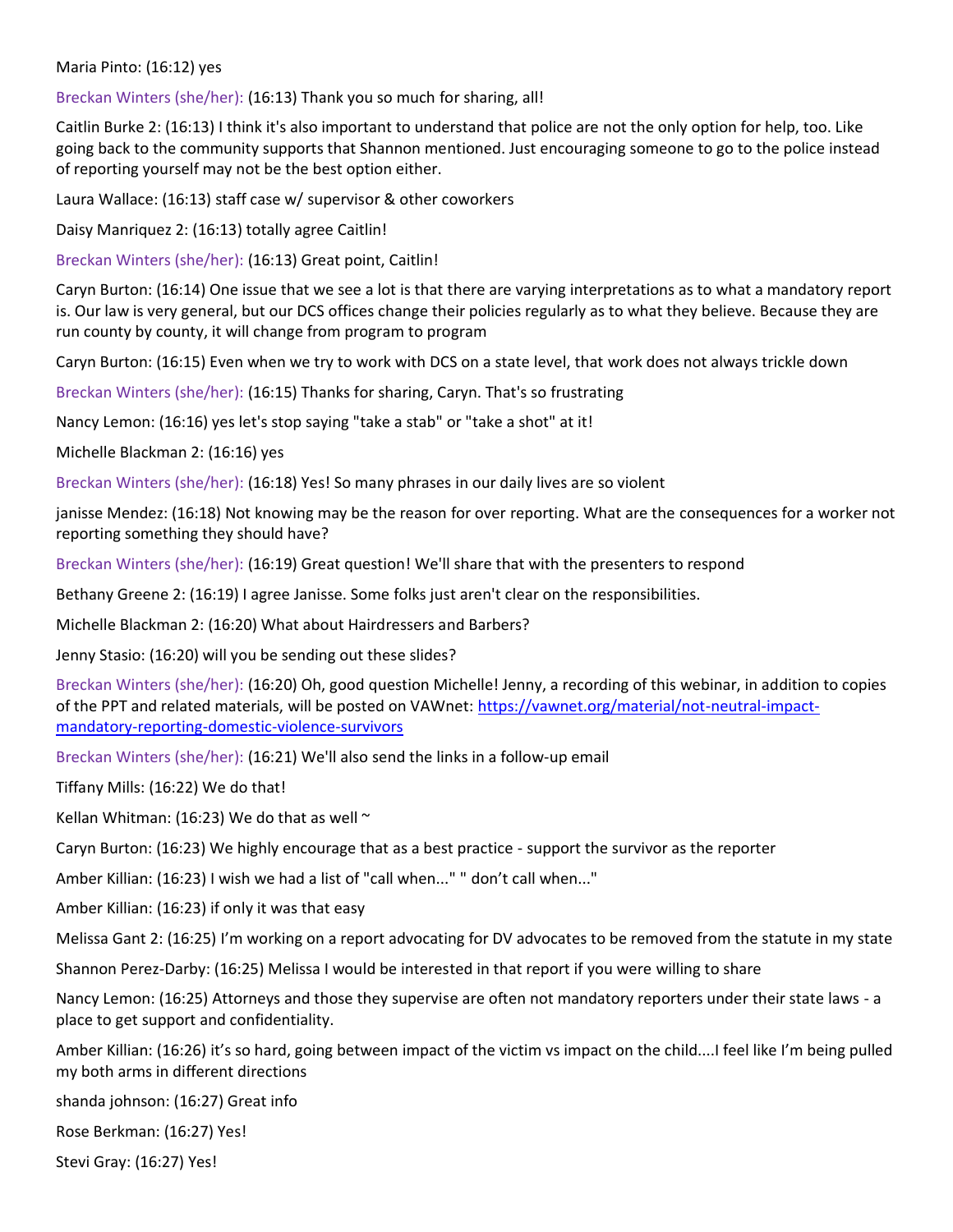Breckan Winters (she/her): (16:27) Thanks for sharing, Amber. So disheartening

Lynda Gomez de la Vega: (16:28) I strongly believe building relationships with CPS is important. The difference is huge when we have a working relationship with them. As advocates we have been able to share the safety concerns and can also advocate on behalf of the client whenever a safety plan from CPS May be dangerous for the survivor

MARSELA ROJAS Rojas-Salas: (16:28) "We are a movement, not just a set of services." Love that!

Carolyn Sohn: (16:28) I would love to hear more on programmatic support in our organizations to beginning these convos-- I think many advocates are in precarious positions with advocating for broader changes

Breckan Winters (she/her): (16:28) Yes, Marsela!!

Carolyn Sohn: (16:29) I'm going to hold that quote close to my heart for resolve!

Breckan Winters (she/her): (16:29) Mandatory Reporting is Not Neutral website: [https://www.mandatoryreportingisnotneutral.com](https://www.mandatoryreportingisnotneutral.com/)

Lynda Gomez de la Vega : (16:29) as advocates we can be agents of change and do antiviolence work

Kevin Carey: (16:29) this website created by Mariame Kaba has an abundance of resources around transformative justice <https://transformharm.org/>

Carrie Lippy (she/they): (16:29) [clippy@nrcdv.org](mailto:clippy@nrcdv.org)

Breckan Winters (she/her): (16:30) Yes, love that website, Kevin! Such a great resource

Caryn Burton: (16:30) Thank you for a great discussion

Jessica Pinkham: (16:30) Thank you to everyone who shared their experiences!

Kellan Whitman: (16:30) Thank you!

Martha Snyder: (16:30) Thank you!

Holly Wilson: (16:30) Thank you!

Breckan Winters (she/her): (16:30) Thank you for joining today's session! Please be sure to respond to our brief survey upon logging out.

Christine Alcorn: (16:30) thank you for the thought provoking dialog

Kelley McGuier: (16:30) Thank you for a great discussion!

Carolyn Sohn: (16:30) THANK you! This was such a great conversation and full of resources.

Derek Lynch: (16:30) Thank you so much! This was great

Rebecca Salmon: (16:30) Thank you!!!

Rachel Wilson 2: (16:30) Thank you!

Daniel Nelson: (16:30) I love how harm reduction pops up in such surprising and dynamic ways.

Susan Pieters 2: (16:30) this was really a great discussion. Thanks

Crystal Sorrow: (16:30) really great, thanks

Beth Schmis: (16:30) thanks all

shanda johnson: (16:30) Great questions, awesome feedback

Daniel Nelson: (16:30) Thanks to everyone.

Nicolle Perras: (16:30) Thank you all!

janisse Mendez: (16:30) Thank you. This was much needed!